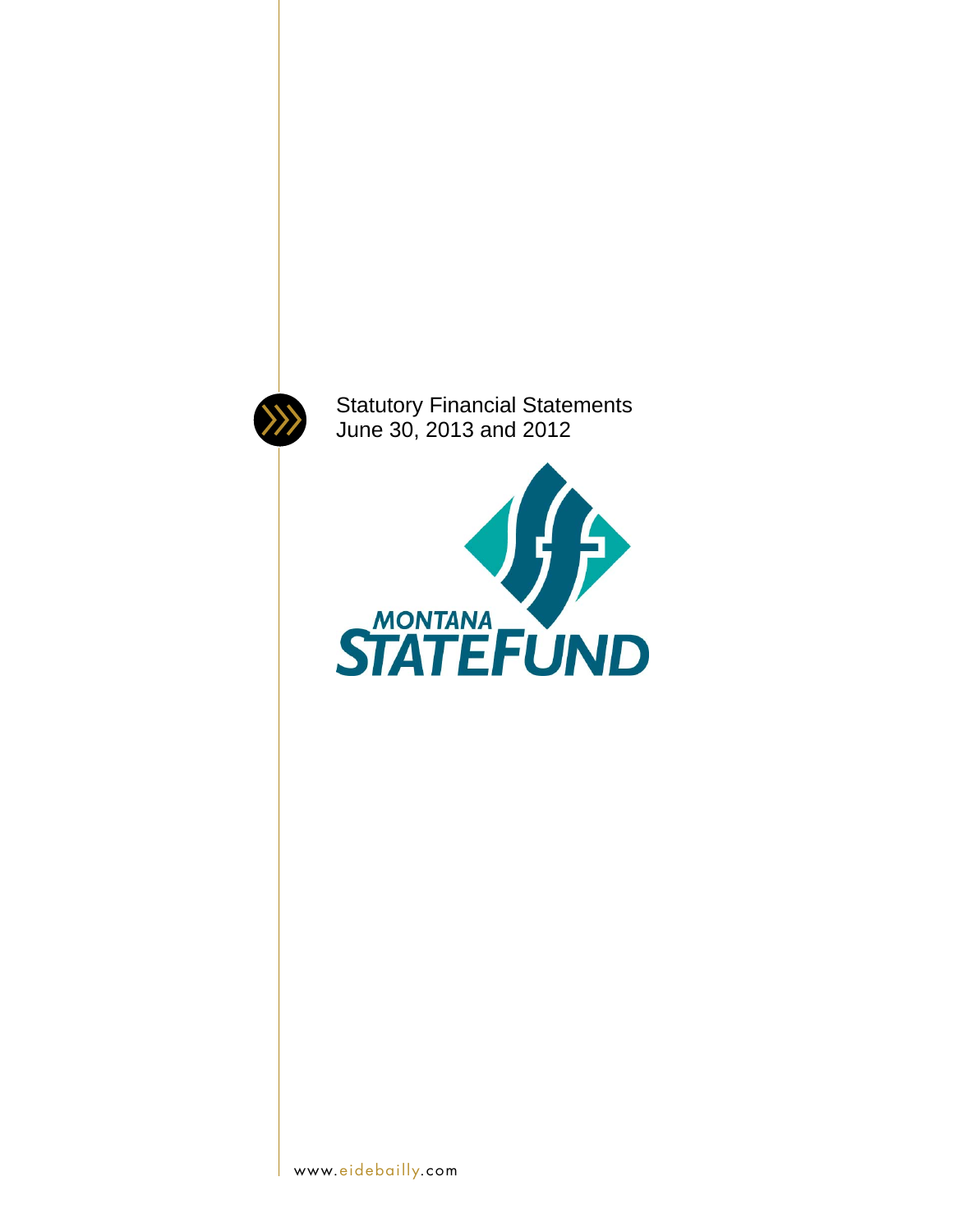# **MONTANA STATE FUND**

Table of Contents

|                                                                  | Page           |
|------------------------------------------------------------------|----------------|
| <b>INDEPENDENT AUDITOR'S REPORT</b>                              |                |
| STATUTORY FINANCIAL STATEMENTS                                   |                |
| Admitted Assets, Liabilities, and Policyholders' Equity          | 3              |
| Operations and Changes in Policyholders' Equity                  | $\overline{4}$ |
| Cash Flows                                                       | 5              |
| <b>Notes to Statutory Financial Statements</b>                   | 6              |
| <b>INDEPENDENT AUDITOR'S REPORT ON SUPPLEMENTARY INFORMATION</b> | 30             |
| <b>SUPPLEMENTARY INFORMATION</b>                                 |                |
| Supplemental Schedule of Investment Risk Interrogatories         | 31             |
| <b>Summary Investment Schedule</b>                               | 33             |
| Supplemental Reinsurance Interrogatories                         | 34             |
| Note to Supplementary Information                                | 35             |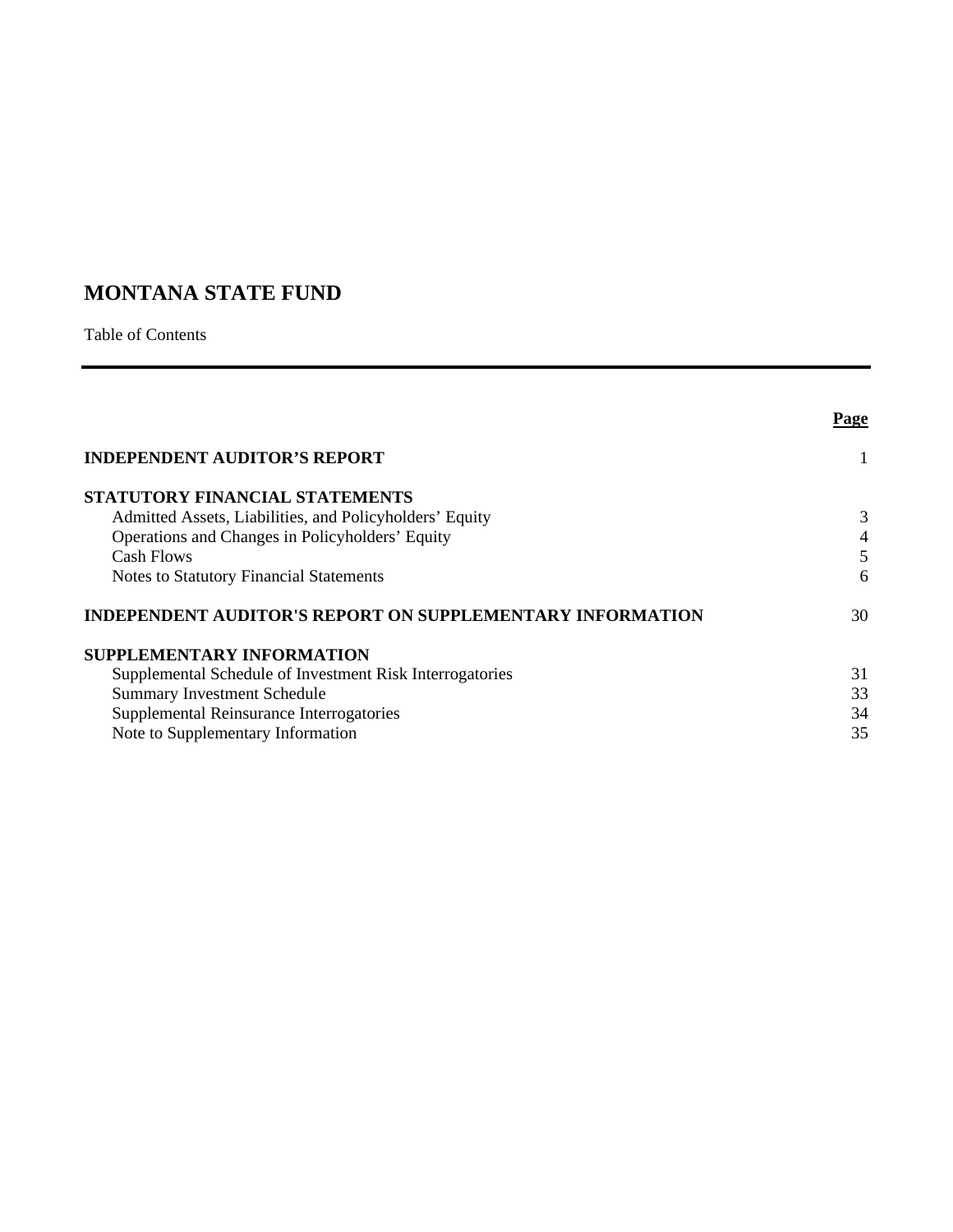

### CPAs & BUSINESS ADVISORS

### **Independent Auditor's Report**

To the Board of Directors Montana State Fund Helena, Montana

### **Report on the Financial Statements**

We have audited the accompanying statutory financial statements of Montana State Fund (MSF), a component unit of the State of Montana, which comprise the statutory statements of admitted assets, liabilities, and policyholders' equity as of June 30, 2013 and 2012, and the related statutory statements of operations, changes in policyholders' equity, and cash flows for the years then ended, and the related notes to the statutory financial statements.

### **Management's Responsibility for the Financial Statements**

Management is responsible for the preparation and fair presentation of these financial statements in accordance with the accounting practices prescribed or permitted by the Montana State Auditor, Commissioner of Securities and Insurance. Management is also responsible for the design, implementation, and maintenance of internal control relevant to the preparation and fair presentation of financial statements that are free from material misstatement, whether due to fraud or error.

#### **Auditor's Responsibility**

Our responsibility is to express an opinion on these financial statements based on our audits. We conducted our audits in accordance with auditing standards generally accepted in the United States of America. Those standards require that we plan and perform the audits to obtain reasonable assurance about whether the financial statements are free from material misstatement.

An audit involves performing procedures to obtain audit evidence about the amounts and disclosures in the financial statements. The procedures selected depend on the auditor's judgment, including the assessment of the risks of material misstatement of the financial statements, whether due to fraud or error. In making those risk assessments, the auditor considers internal control relevant to the entity's preparation and fair presentation of the financial statements in order to design audit procedures that are appropriate in the circumstances, but not for the purpose of expressing an opinion on the effectiveness of the entity's internal control. Accordingly, we express no such opinion. An audit also includes evaluating the appropriateness of accounting policies used and the reasonableness of significant accounting estimates made by management, as well as evaluating the overall presentation of the financial statements.

We believe that the audit evidence we have obtained is sufficient and appropriate to provide a basis for our audit opinions.

#### **Basis for Adverse Opinion on U.S. Generally Accepted Accounting Principles**

As described in Note 1 to the financial statements, the financial statements are prepared using accounting practices prescribed or permitted by the Montana State Auditor, Commissioner of Securities and Insurance, which is a basis of accounting other than accounting principles generally accepted in the United States of America. The effects on the financial statements of the variances between the statutory basis of accounting described in Note 1 and accounting principles generally accepted in the United States of America, although not reasonably determinable, are presumed to be material.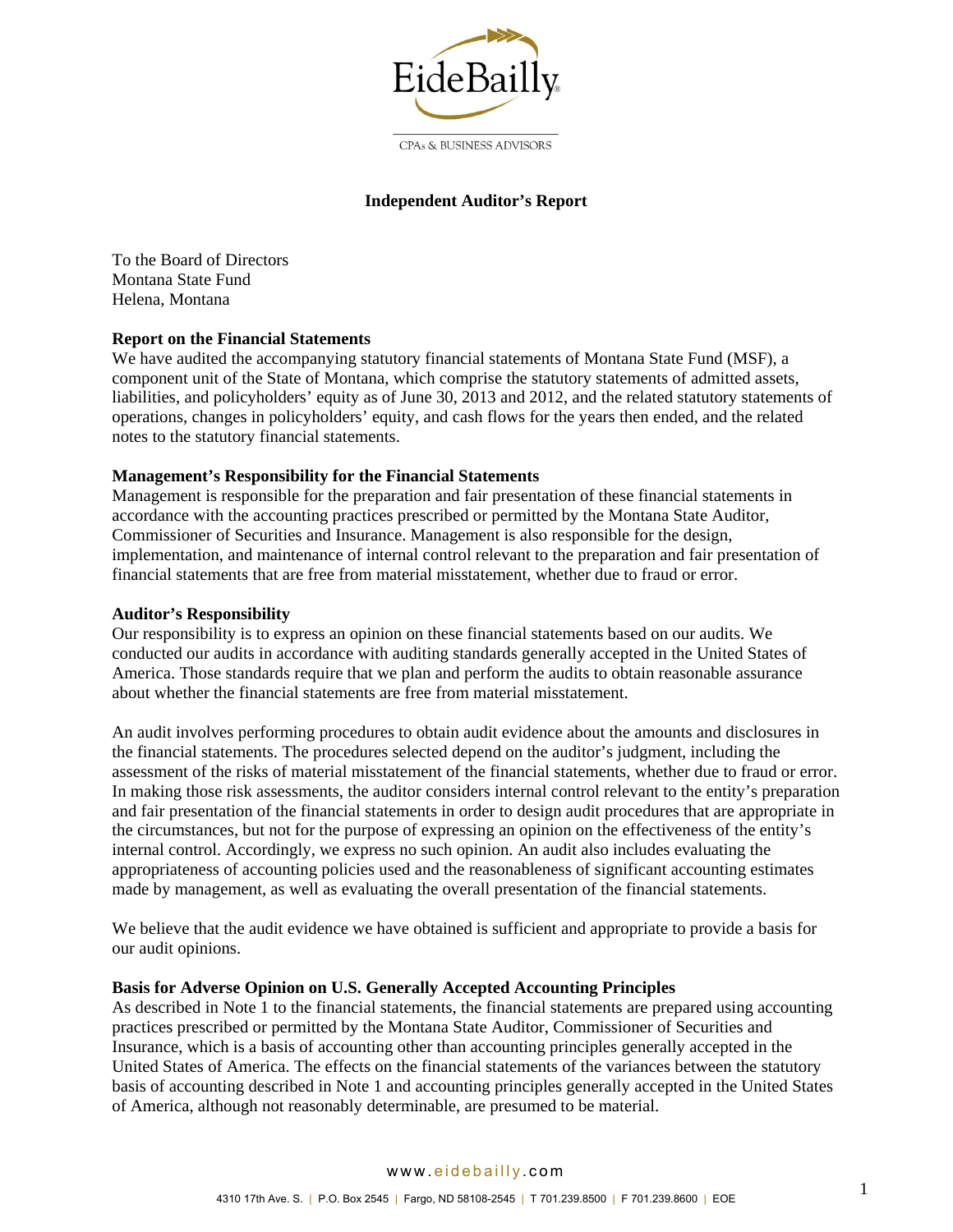### **Adverse Opinion on U.S. Generally Accepted Accounting Principles**

In our opinion, because of the significance of the matter described in the Basis for Adverse Opinion on U.S. Generally Accepted Accounting Principles paragraph, the financial statements referred to above do not present fairly, in accordance with accounting principles generally accepted in the United States of America, the financial position of Montana State Fund as of June 30, 2013 and 2012, or the results of its operations or its cash flows for the years then ended.

### **Opinion on Regulatory Basis of Accounting**

In our opinion, the financial statements referred to above present fairly, in all material respects, the admitted assets, liabilities, and policyholders' equity of Montana State Fund as of June 30, 2013 and 2012, and the results of its operations, changes in policyholders' equity and its cash flows for the years then ended, on the basis of accounting described in Note 1.

Ede Saelly LLP

Fargo, North Dakota October 30, 2013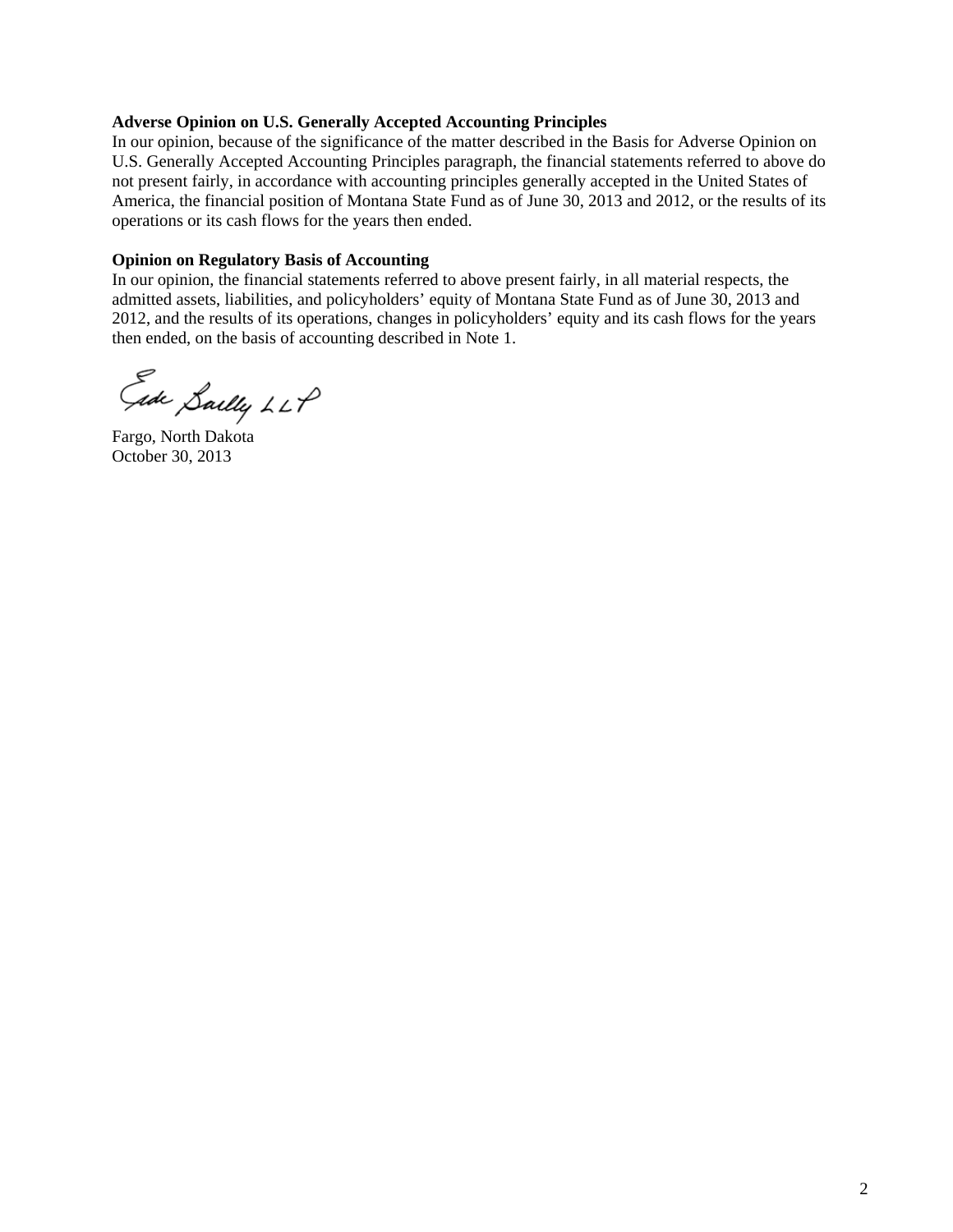# **MONTANA STATE FUND STATUTORY STATEMENTS OF ADMITTED ASSETS, LIABILITIES AND POLICYHOLDERS' EQUITY JUNE 30, 2013 AND 2012**

|                                                          | 2013                      | 2012                           |
|----------------------------------------------------------|---------------------------|--------------------------------|
| <b>ADMITTED ASSETS</b>                                   |                           |                                |
| <b>INVESTMENTS AND CASH</b><br><b>Bonds</b>              | \$<br>1,030,989,483       | \$<br>1,035,226,381            |
| Equity securities<br>Real estate                         | 154,628,154               | 141,839,698                    |
| Properties occupied by the Company                       | 27,441,810                | 27,974,845                     |
| Cash and short-term investments<br>Other invested assets | 53,474,261                | 26,496,118                     |
| Securities lending collateral                            | 36,530,984<br>141,152,406 | 149,464,962                    |
|                                                          |                           |                                |
| Total cash and invested assets                           | 1,444,217,098             | 1,381,002,004                  |
| <b>OTHER ADMITTED ASSETS</b>                             |                           |                                |
| Receivables, net                                         | 55,761,527                | 48,972,029                     |
| Equipment, net                                           | 804,502                   | 1,184,917                      |
| Accrued investment income                                | 10,412,465                | 11,901,108                     |
| Reinsurance receivables                                  | 53,100,879                | 44,523,008                     |
| Other assets                                             | 430,915                   | 471,440                        |
| Total other admitted assets                              | 120,510,288               | 107,052,502                    |
| Total admitted assets                                    | 1,564,727,386<br>S        | 1,488,054,506<br><sup>\$</sup> |
| LIABILITIES AND POLICYHOLDERS' EQUITY                    |                           |                                |
| <b>LIABILITIES</b>                                       |                           |                                |
| Reserve for unpaid losses                                | \$<br>785,029,060         | \$<br>784,233,347              |
| Reserve for unpaid loss adjustment expenses              | 117,818,868               | 105,707,227                    |
| Securities lending liability                             | 141,152,406               | 149,464,962                    |
| Unearned premium                                         | 48,073,611                | 42,468,980                     |
| Reinsurance funds withheld                               | 76,971,113                | 68,972,283                     |
| Other expenses payable                                   | 23,404,893                | 19,539,959                     |
| <b>Total liabilities</b>                                 | 1,192,449,951             | 1,170,386,758                  |
| POLICYHOLDERS' EQUITY                                    |                           |                                |
| Policyholders' equity                                    | 372,277,435               | 317,667,748                    |
| Total liabilities and policyholders' equity              | 1,564,727,386<br>\$       | 1,488,054,506<br>\$            |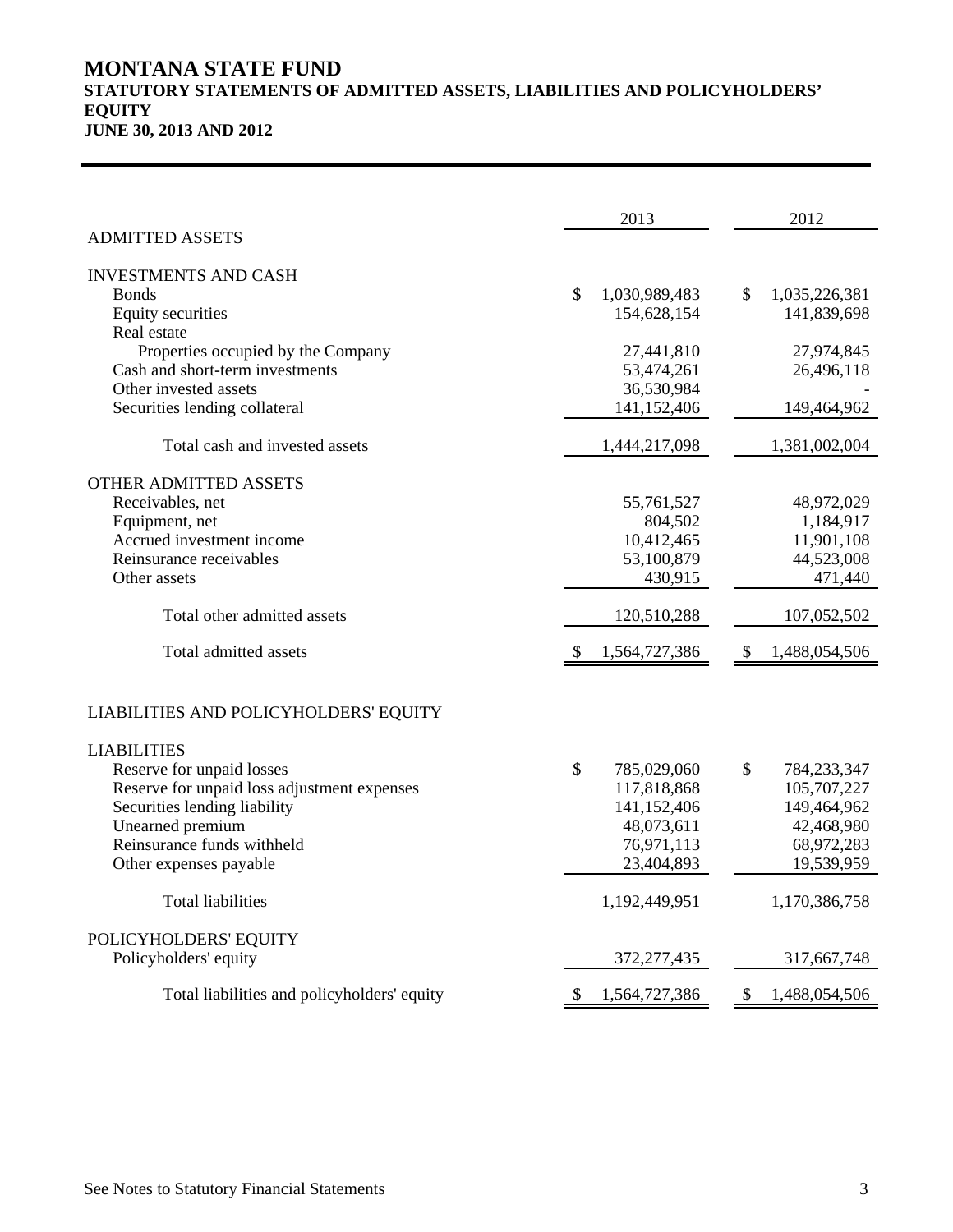# **MONTANA STATE FUND STATUTORY STATEMENTS OF OPERATIONS AND CHANGES IN POLICYHOLDERS' EQUITY YEARS ENDED JUNE 30, 2013 AND 2012**

|                                                            |          | 2013                      |               | 2012                      |
|------------------------------------------------------------|----------|---------------------------|---------------|---------------------------|
| NET PREMIUM EARNED                                         | \$       | 156,062,478               | \$            | 150,482,457               |
| Losses incurred                                            |          | 111,458,886               |               | 119,493,828               |
| Loss expenses incurred                                     |          | 28,390,180                |               | 23,370,622                |
| Underwriting expenses incurred                             |          | 33,437,101                |               | 31,487,030                |
| Contingent commission income                               |          | (8,577,871)               |               | (7,969,224)               |
| Net underwriting loss                                      |          | (8,645,818)               |               | (15,899,799)              |
|                                                            |          |                           |               |                           |
| Net investment income earned                               |          | 42,696,687                |               | 44,544,238                |
| Net realized capital gains                                 |          | 11,033,107                |               | 4,888,091                 |
| Receivable balances charged off, net of                    |          |                           |               |                           |
| recoveries of \$1,074,508 and \$1,275,212<br>Other expense |          | (315, 431)<br>(3,345,402) |               | (294, 191)<br>(3,435,086) |
|                                                            |          |                           |               |                           |
| NET INCOME BEFORE DIVIDENDS                                |          | 41,423,143                |               | 29,803,253                |
| POLICYHOLDER DIVIDENDS                                     |          | (10,005,214)              |               | (6,001,168)               |
| NET INCOME AFTER DIVIDENDS                                 | <b>S</b> | 31,417,929                | $\mathcal{S}$ | 23,802,085                |
| CHANGES IN POLICYHOLDERS' EQUITY                           |          |                           |               |                           |
| <b>BALANCE, BEGINNING OF YEAR</b>                          | \$       | 317,667,748               | \$            | 296, 342, 541             |
| Net income                                                 |          | 31,417,929                |               | 23,802,085                |
| Net unrealized gain on investments                         |          | 22,191,618                |               | 3,251,769                 |
| Change in non-admitted assets                              |          | 944,875                   |               | 1,295,951                 |
| Change in provision for reinsurance                        |          | 55,265                    |               | (55,265)                  |
| Other changes in policyholders' equity                     |          |                           |               | (6,969,333)               |
| <b>BALANCE, END OF YEAR</b>                                | \$       | 372,277,435               | \$            | 317,667,748               |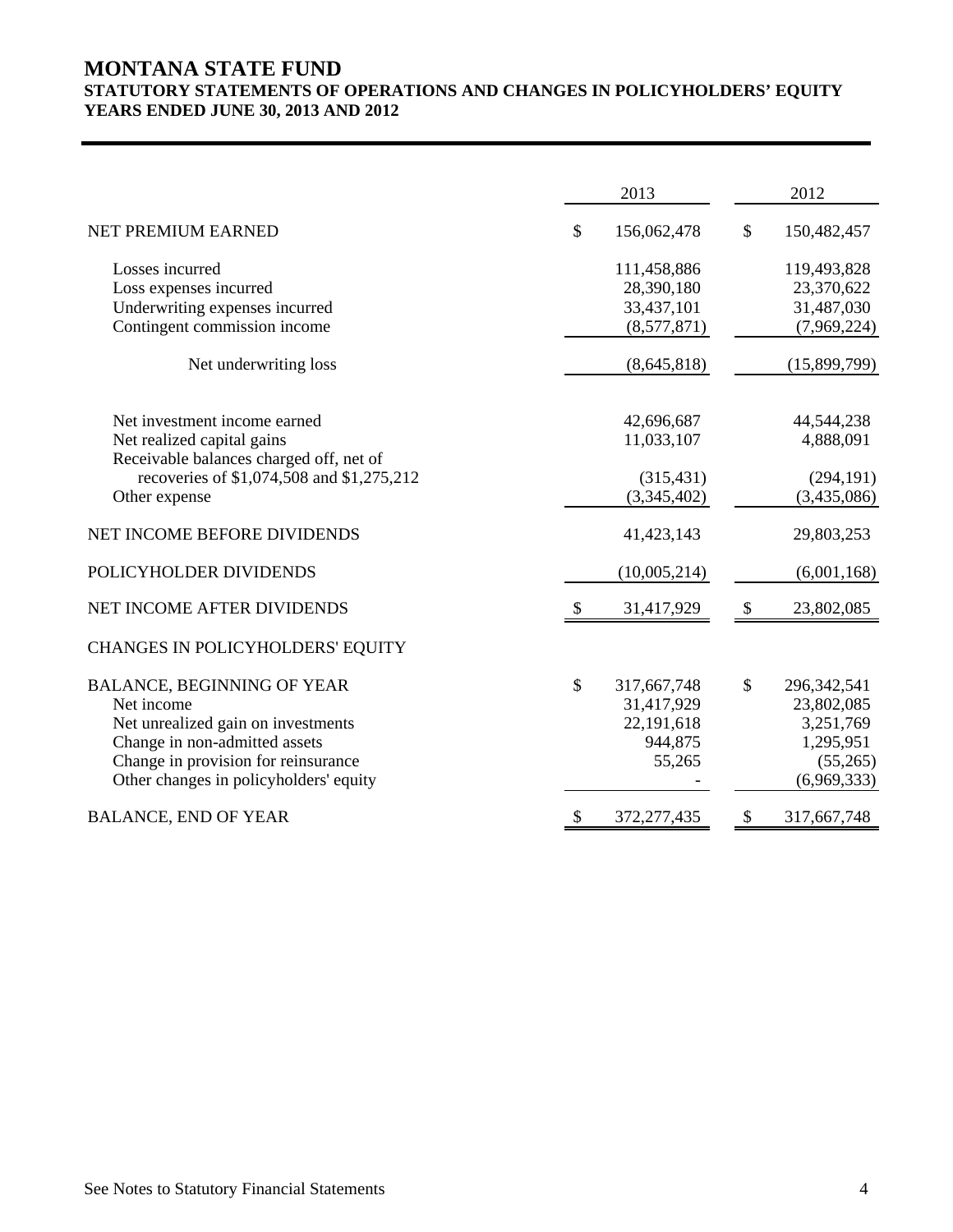# **MONTANA STATE FUND STATUTORY STATEMENTS OF CASH FLOWS YEARS ENDED JUNE 30, 2013 AND 2012**

|                                                                                                                                                      | 2013                                                                 | 2012                                                                |
|------------------------------------------------------------------------------------------------------------------------------------------------------|----------------------------------------------------------------------|---------------------------------------------------------------------|
| <b>CASH FROM OPERATIONS</b><br>Premiums collected, net of reinsurance<br>Net investment income<br>Miscellaneous income                               | \$<br>157,885,898<br>44,856,967<br>1,396,735<br>204,139,600          | \$<br>160,246,406<br>44,389,541<br>1,337,449<br>205,973,396         |
| Benefit and loss related payments<br>Loss adjustments and underwriting expenses paid<br>Dividends paid to policyholders                              | (110, 622, 648)<br>(45, 156, 454)<br>(10,005,214)<br>(165, 784, 316) | (110, 650, 229)<br>(48, 763, 776)<br>(6,001,168)<br>(165, 415, 173) |
| NET CASH FROM OPERATIONS                                                                                                                             | 38, 355, 284                                                         | 40,558,223                                                          |
| <b>CASH FROM INVESTMENTS</b><br>Proceeds from investments sold, matured, or repaid<br><b>Bonds</b><br>Equity securities<br>Total investment proceeds | 168,707,839<br>15,000,000<br>183,707,839                             | 190,071,230<br>6,000,000<br>196,071,230                             |
| Cost of investments acquired<br><b>Bonds</b><br>Equity securities<br>Other invested assets                                                           | (159, 954, 259)<br>(35,750,000)                                      | (221, 153, 421)<br>(5,000,000)                                      |
| Total investments acquired                                                                                                                           | (195,704,259)                                                        | (226, 153, 421)                                                     |
| NET CASH USED FOR INVESTMENTS                                                                                                                        | (11,996,420)                                                         | (30,082,191)                                                        |
| CASH FROM FINANCING AND OTHER SOURCES<br>Cash provided or (applied)<br>Other sources                                                                 | 619,279                                                              | (3,952,288)                                                         |
| NET CASH FROM (USED FOR) FINANCING AND<br><b>OTHER SOURCES</b>                                                                                       | 619,279                                                              | (3,952,288)                                                         |
| NET INCREASE IN CASH AND SHORT-TERM<br><b>INVESTMENTS</b>                                                                                            | 26,978,143                                                           | 6,523,744                                                           |
| CASH AND SHORT-TERM INVESTMENTS -<br><b>BEGINNING OF YEAR</b>                                                                                        | 26,496,118                                                           | 19,972,374                                                          |
| CASH AND SHORT-TERM INVESTMENTS -<br><b>END OF YEAR</b>                                                                                              | 53,474,261<br>$\mathcal{S}$                                          | 26,496,118<br>$\boldsymbol{\mathsf{S}}$                             |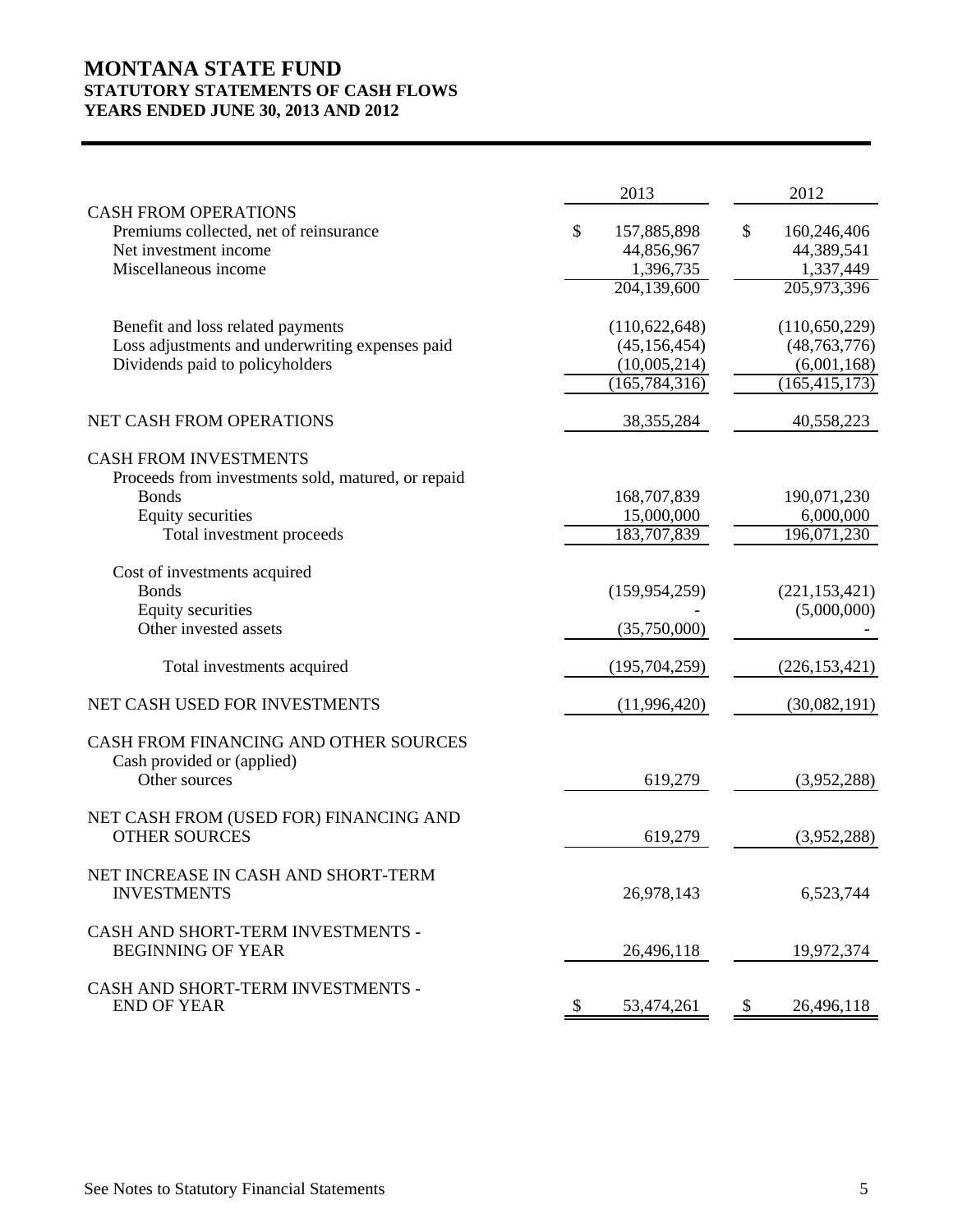### **NOTE 1 - NATURE OF OPERATIONS AND SIGNIFICANT ACCOUNTING POLICIES**

#### *Nature of Operations*

The Montana State Fund (MSF) is a nonprofit, independent public corporation established under Title 39, Chapter 71 of the Montana Code Annotated (MCA). MSF provides Montana employers with an option for workers' compensation and occupational disease insurance and guarantees available coverage for all employers in Montana. MSF is governed by a seven member Board of Directors appointed by the Governor. The Board has full power, authority, and jurisdiction in the administration of MSF as fully and completely as the governing body of a private mutual insurance carrier. MSF's Board is allocated to the State of Montana, Department of Administration for administrative purposes only, and is reported as a component unit in the State's Comprehensive Annual Financial Reports. MSF is exempt from federal or state income and premium taxes. MSF governs, operates and completes its financial reporting as an insurance company domiciled in the State of Montana. However, MSF is not currently required to file the annual statement and financial reports with the Commissioner of Securities and Insurance.

MSF functions as an autonomous insurance entity supported solely from its own revenues. All assets, debts, and obligations of MSF are separate and distinct from assets, debts, and obligations of the State of Montana. State law requires MSF to set premiums at least annually at a level sufficient to ensure adequate funding of the insurance program during the period the rates will be in effect. If MSF is dissolved by an act of law, the money in MSF is subject to the disposition provided by the legislature enacting the dissolution with due regard given to obligations incurred and existing (Section 39-71-2322, MCA).

During the 1990 Montana Special Legislative Session, legislation passed establishing separate liabilities, funding and accounts for claims of injuries resulting from accidents occurring before July 1, 1990, referred to as the Old Fund, and claims occurring on or after July 1, 1990, referred to as MSF. This report reflects only the operations of Montana State Fund. MSF administers and manages the remaining claims of the Old Fund. The State of Montana pays MSF an administrative fee and provides the funding for the Old Fund benefit payments.

### *Basis of Presentation*

The accompanying financial statements of MSF have been prepared in conformity with accounting practices prescribed and permitted by the State Auditor, Commissioner of Securities and Insurance (Statutory Accounting Principles or SAP). Such practices vary from accounting principles generally accepted in the United States of America (GAAP) principally in that certain assets reportable under GAAP are "non-admitted" under SAP and have been excluded from the accompanying statutory statements of admitted assets, liabilities and equity and charged directly against equity. In addition, certain investments which would be carried at estimated fair value under GAAP are carried at amortized cost or the lower of amortized cost or fair market value for SAP.

The State Auditor, Commissioner of Securities and Insurance recognizes only statutory accounting practices prescribed or permitted by the State of Montana for determining and reporting the financial condition and results of operations of an insurance company. The National Association of Insurance Commissioners' (NAIC) *Accounting Practices and Procedures* manual (NAIC SAP) has been adopted as a component of prescribed or permitted practices by the State of Montana.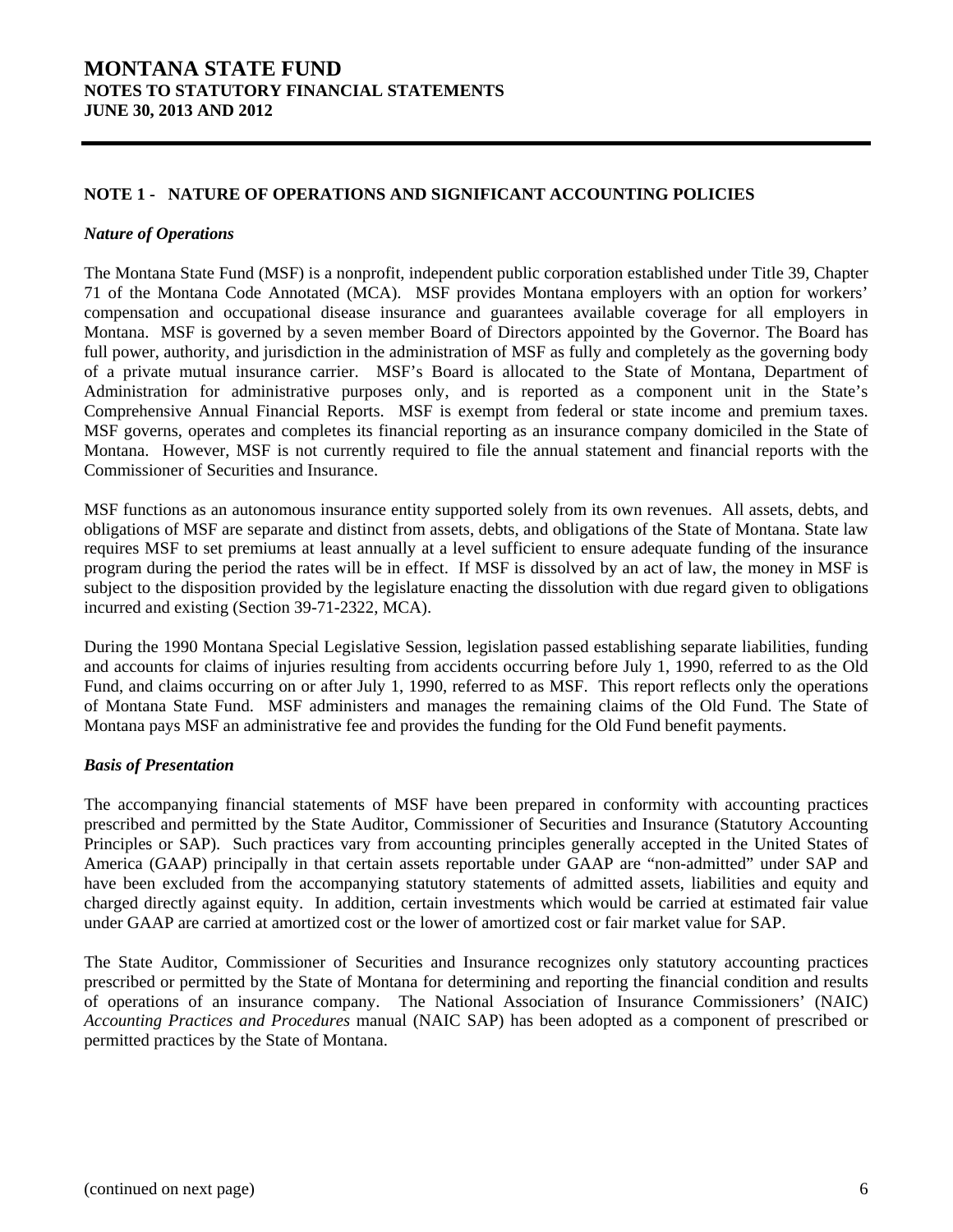#### Differences of NAIC SAP from Generally Accepted Accounting Principles

Statutory accounting practices vary in some respects from U.S. generally accepted accounting principles (GAAP). Such significant differences include the following:

- a. Investments in equity securities are carried at current market values as determined by the NAIC;
- b. Investments in bonds are generally carried at amortized cost, while under GAAP, they are carried at either amortized cost or estimated fair value based on their classification according to the Company's ability and intent to hold or trade the securities;
- c. Acquisition costs, such as commissions and other costs related to acquiring new business, are expensed as incurred, while under GAAP, they are deferred and amortized to income as premiums are earned;
- d. Assets are reported under NAIC SAP at the "admitted asset" value and "non-admitted" assets are excluded through a charge against unassigned policyholders' equity, while under GAAP, "non-admitted assets" are reinstated to the balance sheet, net of any valuation allowance;
- e. Cash, cash equivalents, and short-term investments in the statements of cash flows represent cash balances and investments with initial maturities of one year or less. Under GAAP, the corresponding caption of cash and cash equivalents include cash balances and investments with initial maturities of three months or less.

MSF's financial statements are stated on a NAIC SAP basis. For the years ended June 30, 2013 and 2012, there was no difference of MSF's net income and policyholder's equity between NAIC SAP and practices prescribed and permitted by the State of Montana.

The Montana Code Annotated references conformity with the Accounting Practices and Procedures Manual within section 33-2-701(1) and therefore concludes that no legislation is necessary to adopt its use.

### *Significant Statutory Accounting Policies*

### *Cash and Cash Equivalents*

Cash constitutes a medium of exchange that a bank or other similar financial institution will accept for deposit and allow an immediate credit to the depositor's account. Also classified as cash are savings accounts, certificates of deposits with maturity dates of one year or less, and cash equivalents. Cash equivalents are investments with original maturities of three months or less; are readily convertible to known amounts of cash; and, present insignificant risk of change in value due to changes in interest rates. The Montana State Treasury and the Montana Board of Investments (BOI) hold MSF's cash and cash equivalent balances. At times during the year, MSF's cash balances are in excess of federally insured limits. The Company does not consider this a material risk.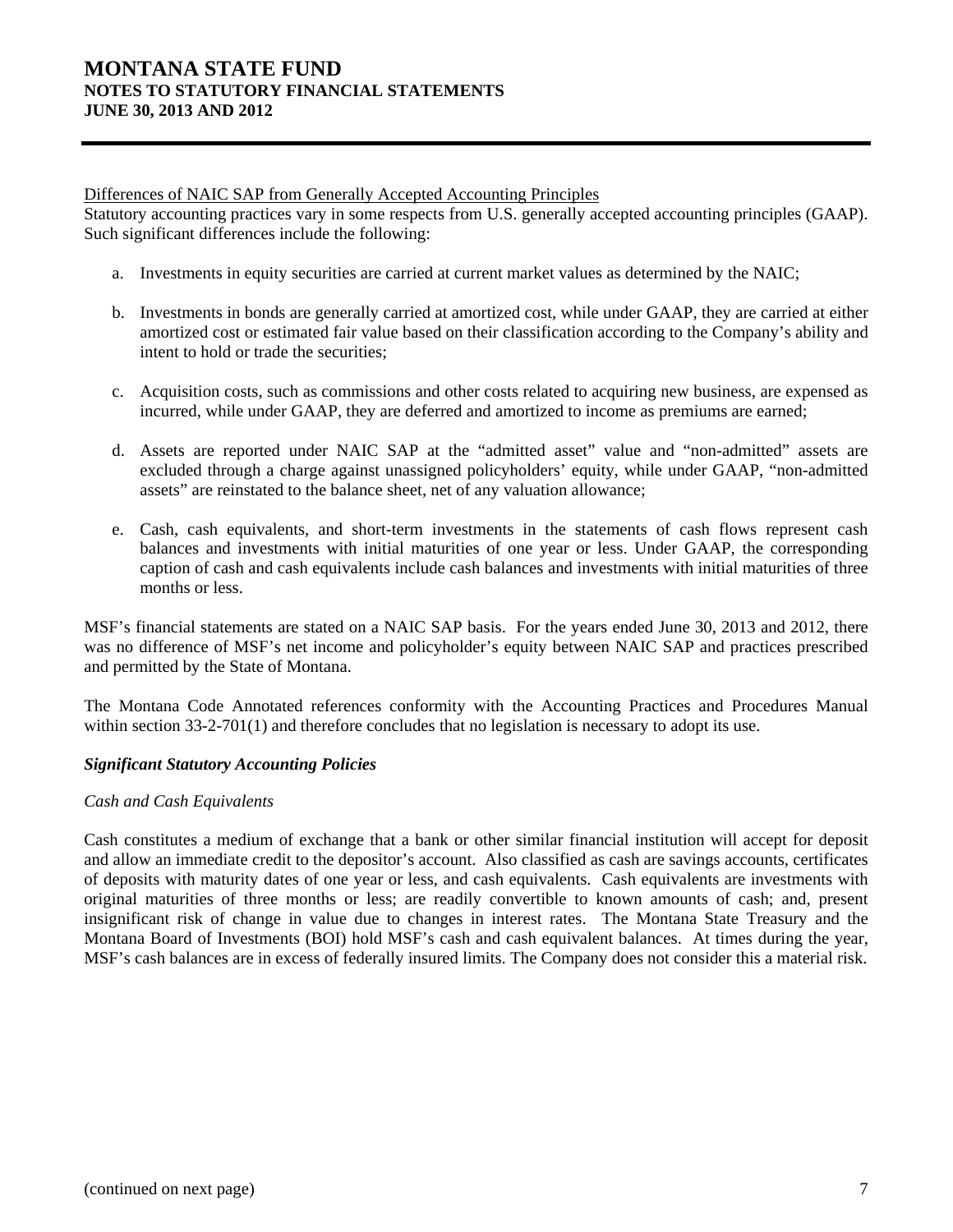#### *Short-term Investments*

Short-term investments are those investments with remaining maturities of one year or less at the time of acquisition, excluding those investments classified as cash equivalents. Short-term investments include but are not limited to bonds, commercial paper, money market instruments, repurchase agreements, and collateral and mortgage loans that meet the above criteria. MSF participates in the Short-Term Investment Pool (STIP), maintained by the BOI. STIP balances are highly liquid investments. The market value of investments held in the STIP approximates cost.

#### *Investments*

Equity securities, bonds, investments in partnerships and limited liability companies, and certificates of deposit with original maturities greater than one year are long-term investment securities. Long-term securities are held by BOI. State Street Bank is the custodial bank for BOI.

Equity securities are valued at fair market value. The Montana Constitution allows investing in equity securities, with the restriction that equity securities cannot exceed 25% of total investment book value. The BOI approved a policy statement to keep equities in the 8% to 12% range. Investments in common stock are carried at current fair value as determined by the Securities Valuation Office (SVO), and the related unrealized capital gains (losses) are reported in equity.

Bonds are rated and valued in accordance with the NAIC Securities Valuation Office (SVO) rating guidelines. Bonds with a SVO rating of 1 and 2 are valued at amortized cost. Bonds with a SVO rating of 3 or higher are valued at the lower of amortized cost or market.

Investments in partnerships and limited liability companies are valued based on the underlying audited U.S. GAAP equity of the investee in accordance with SSAP 48. The related unrealized capital gains (losses) are reported in equity.

MSF has no derivative investments.

Investments in Real Estate – Property occupied by the Company is recorded at depreciable cost net of related debt obligation, which was zero as of June 30, 2013 and 2012. Depreciation is calculated on a straight-line basis over the estimated useful life of the property. Land is valued at cost.

Investment income consists of interest and dividends, net of related investment expenses. Interest is recognized on an accrual basis and dividends are recorded as earned at the ex-dividend date. Realized capital gains and losses are determined using the first-in first-out method at the time of disposition.

Premiums and discounts are amortized or accreted over the estimated lives of the underlying securities using the straight-line method. In accordance with SSAP 26, bond amortization shall be calculated using the scientific (constant yield) interest method. MSF is not able to obtain this information from its fund manager for the applicable reporting period; however, effective July 1, 2013, the fund manager is implementing the scientific interest method of amortization (See note 13 – subsequent event). Management believes the difference between the straight-line method and the scientific method is immaterial to the current year Statutory Statements of Operations and is not able to determine the cumulative impact to the Statutory Statements of Admitted Assets, Liabilities and Equity. Securities transactions are recorded on the trade date.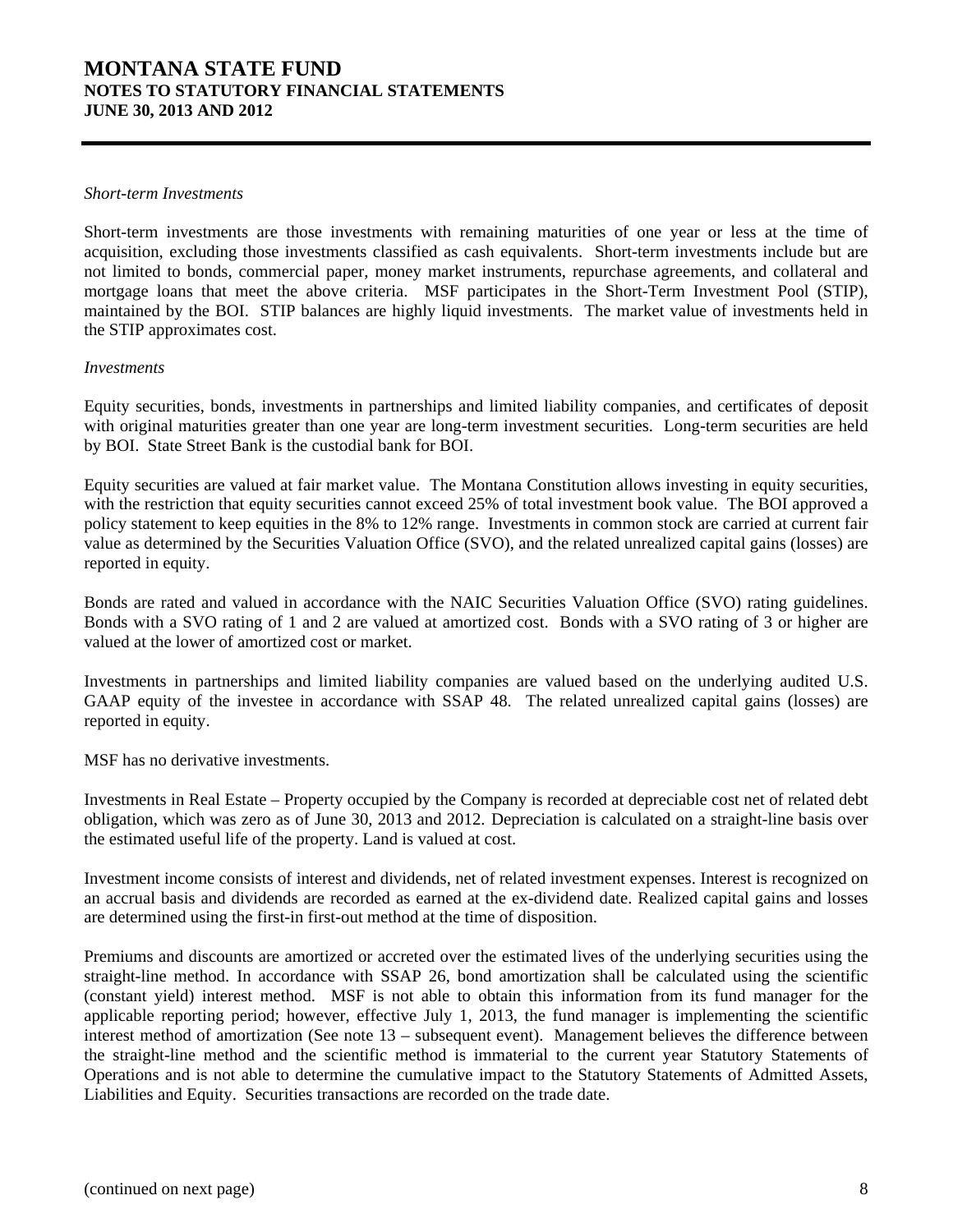#### *Fair Values of Financial Instruments*

The Company has adopted Statement of Statutory Accounting Principles (SSAP) No. 100, "Fair Value Measurements." This standard defines fair value as the price that would be received from selling an asset or paid to transfer a liability in an orderly transaction between market participants at the measurement date. When determining the fair value measurements for assets and liabilities required to be recorded at fair value, the Company considers the principal or most advantageous market in which it would transact and considers assumptions that market participants would use when pricing the asset or liability, such as inherent risk, transfer restrictions and risk of nonperformance.

The Company classified its investments based upon an established fair value hierarchy that prioritizes the inputs to valuation techniques used to measure fair value. SSAP 100 describes a fair value hierarchy based on three levels of inputs, of which the first two are considered observable and the last unobservable, that may be used to measure fair value, which are the following:

- Level 1—Quoted prices in active markets for *identical* assets or liabilities.
- Level 2—Inputs other than Level 1 that are observable, either directly or indirectly; such as quoted prices for *similar* assets or liabilities, quoted prices in markets that are not active; or other inputs that can be corroborated by observable market data for substantially the full term of the assets or liabilities.
- Level 3—Unobservable inputs that are supported by little or no market activity and that are significant to the fair value of the assets or liabilities.

The asset or liability's fair value measurement level within the fair value hierarchy is based on the lowest level of any input that is significant to the fair value measurement. Valuation techniques used need to maximize the use of observable inputs and minimize the use of unobservable inputs.

Following is a description of the valuation methodologies used for assets measured at fair value or for those assets not stated at fair value in the financial statements but whose estimated fair values are disclosed.

- *Bonds Issuer Obligations, including Industrial and Miscellaneous:* Valued based on NAIC market values. For those securities not actively traded, quoted market prices of comparable instruments or discounted cash flow analysis are used based upon inputs that are observable in the markets for similar securities. Inputs include benchmark yields, credit spreads, default rates, prepayments and non-bonding broker quotes.
- *Bonds Mortgage and Other Asset Backed Bonds:* Valued based on Commercial and Residential Mortgage Backed Securities modeling file provided by the NAIC. The prepayment assumptions used for single class and multi-class mortgage backed/asset backed securities were obtained from broker/dealer survey values. These assumptions are consistent with the current interest rate and economic environment.
- *Common Stock Unaffiliated and Mutual Funds:* Valued based on NAIC quoted market values. If NAIC market values are unavailable then value is determined based on the underlying equity.

*Other Invested Assets:* Value is based on the underlying equity of the related entity.

*Cash and Cash Equivalents:* The carrying amounts approximate their fair value.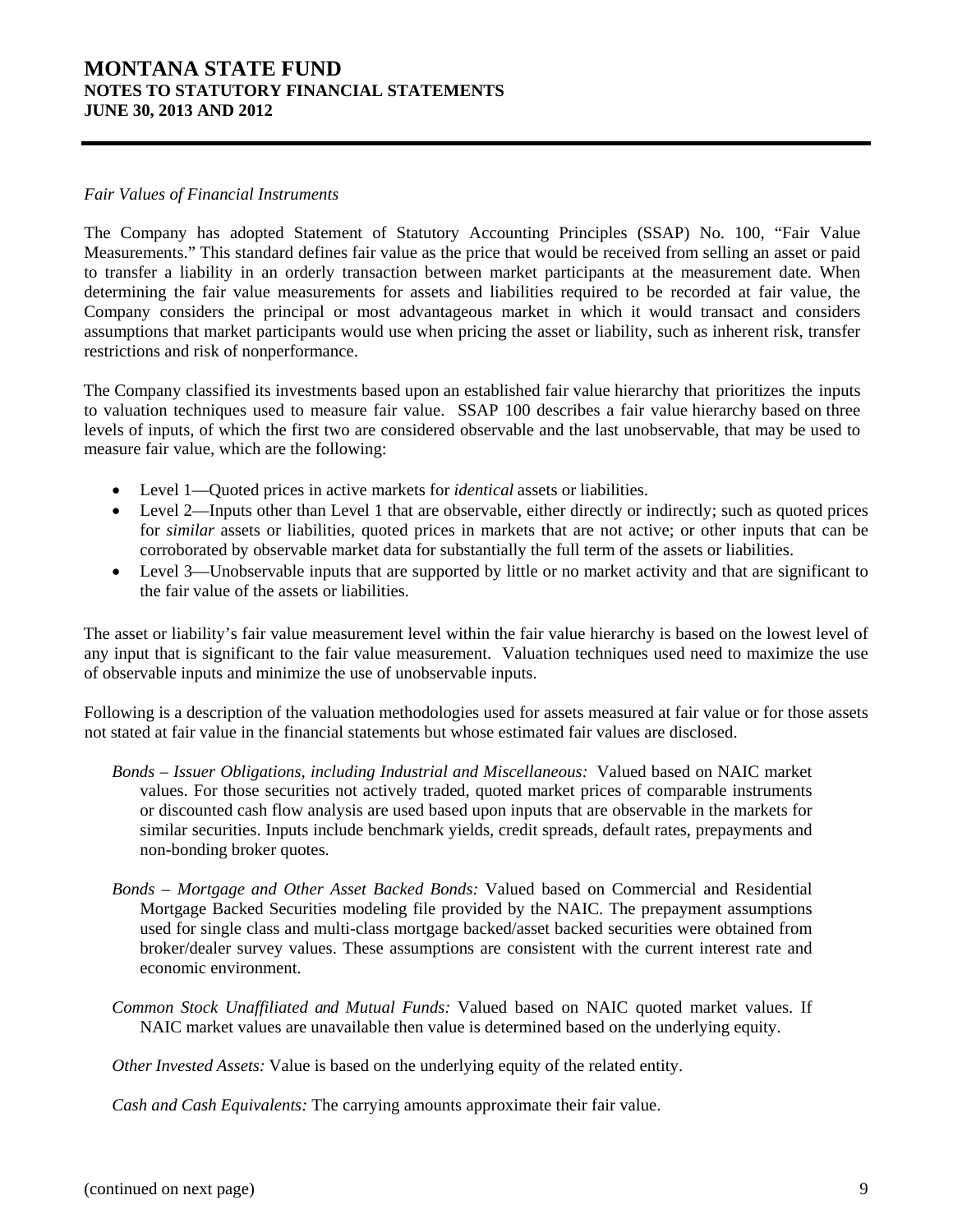The preceding methods described may produce a fair value calculation that may not be indicative of net realizable value or reflective of the future fair values. Furthermore, although the company believes its valuation methods are appropriate and consistent with other market participants, the use of different methodologies or assumptions to determine the fair value of certain financial instruments could result in a different fair value measurement at the reporting date.

### *Other-Than-Temporary Declines in Fair Value*

The Company regularly reviews its investment portfolio for factors that may indicate that a decline in fair value of an investment is other-than-temporary. Some factors considered in evaluating whether or not a decline in fair value is other-than-temporary include: the Company's ability and intent to retain the investment for a period of time sufficient to allow for a recovery in value; the duration and extent to which fair value has been less than cost; and the financial condition and prospects of the issuer. When an other-than-temporary impairment is recognized, the security is written down to estimated fair value and the amount of the write-down is recorded as a realized loss.

### *Cash Collateral and Liability for Securities on Loan*

Under the provisions of state statutes, the Montana Board of Investments (BOI) has, by a Securities Lending Authorization Agreement, authorized the custodial bank, State Street Bank, to lend BOI's securities to brokerdealers and other entities with a simultaneous agreement to return the collateral for the same securities in the future. During the period the securities are on loan, BOI receives a fee and the bank must initially receive collateral equal to 102% of the market value of the securities on loan and must maintain collateral of at least 100% of the market value of the loaned security. BOI retains all rights of ownership during the loan period.

The cash collateral received on each loan was invested, together with the cash collateral of other qualified plan lenders, in a collective investment pool, the Securities Lending Quality Trust. The relationship between the average maturities of the investment pool and BOI's loans was affected by the maturities of the loans made by other plan entities that invested cash collateral in the collective investment pool, which BOI could not determine. On June 30, 2013 and 2012, BOI had no credit risk exposure to borrowers.

### *Premium Receivable*

Premium receivable balances with an amount due over 90 days are non-admitted assets. MSF evaluates the remaining admitted accounts receivable asset for impairment. If it is probable that any amounts are not collectible, the uncollectible receivable is written off and charged to income in the period the determination is made.

#### *Computer Equipment and Software*

Computer equipment and software are capitalized if the actual or estimated historical cost exceeds \$5,000. Computer equipment is depreciated on a straight-line basis over an estimated useful life of three years. Software is amortized on a straight-line basis using a three-year life for operating software and a five year life, or less, for application software. In accordance with statutory accounting principles, computer equipment and operating software are admitted assets. Application software is a non-admitted asset.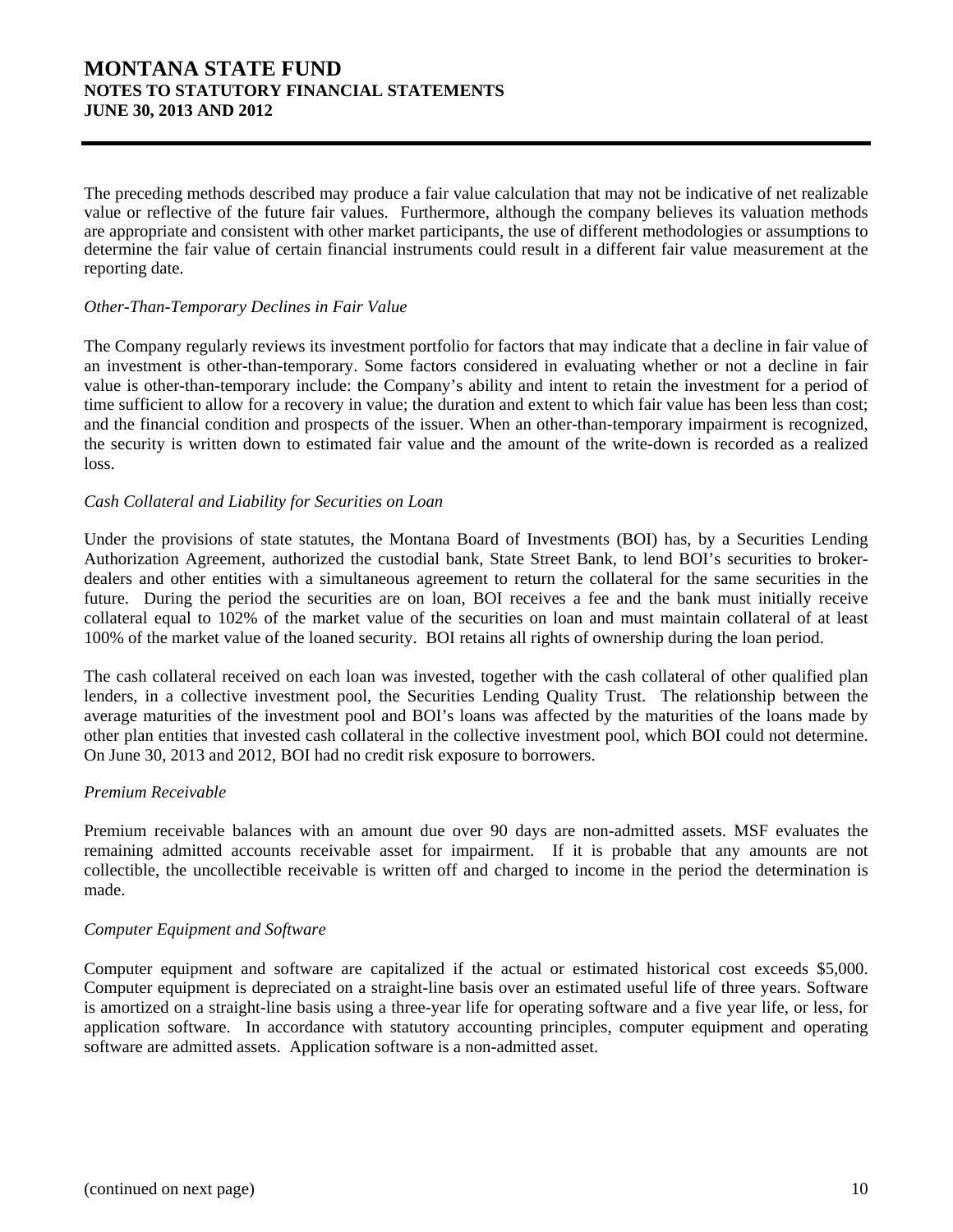#### *Furniture, Equipment and Leasehold Improvements*

Furniture and equipment are capitalized if the cost exceeds \$5,000, and are recorded at cost and depreciated on a straight-line basis using estimated useful lives, which range from five to ten years. There are no leasehold improvements. Statutory accounting principles require that furniture, equipment and leasehold improvements be capitalized, depreciated and non-admitted.

### *Other Assets*

Other assets include advances for the Other States Coverage reinsurance contracts.

#### *Risks and Uncertainties*

Risks and uncertainties existing as of the date of the financial statements are as follows:

*Credit Risk* – Credit risk is defined as the risk that an issuer or other counterparty to an investment will not fulfill its obligation. With the exception of the U.S. Government securities, fixed income instruments have credit risk as measured by major credit rating services. This risk is that the issuer of a fixed income security may default in making timely principal and interest payments. The Board of Investment's policy requires MSF fixed income investments, at the time of purchase, to be rated an investment grade as defined by Moody's and/or Standard & Poor's (S&P) rating services. The U.S. Government securities are guaranteed directly or indirectly by the U.S. Government. Obligations of the U.S. Government or obligations explicitly guaranteed by the U.S. Government are not considered to have credit risk.

*Custodial Credit Risk* – Custodial credit risk for investments is the risk that, in the event of the failure of the counterparty to a transaction, a company will not be able to recover the value of the investment or collateral securities that are in the possession of an outside party. As of June 30, 2013 and 2012, all the fixed income and other equity securities were registered in the nominee name of BOI and held in the possession of BOI's custodial bank, State Street Bank.

*Concentration of Credit Risk* – Concentration of credit risk is the risk of loss attributed to the magnitude of a company's investment in a single issuer. The MSF Investment Policy requires credit risk to be limited to 2% of the total securities portfolio in any one name. The MSF Investment Policy provides for "no limitation on U.S. government/agency securities." Investments issued or explicitly guaranteed by the U.S. Government are excluded from the concentration of credit risk requirement.

*Interest Rate Risk* –Interest rate risk is the risk that changes in interest rates will adversely affect the fair value of an investment. MSF investment policies do not formally address interest rate risk; however, BOI has selected the effective duration method to calculate interest rate risk. This information is provided by the custodial bank.

Corporate asset-backed securities are based on cash flows from principal and interest payments on underlying auto loan receivables, credit card receivables, and other assets. These securities, while sensitive to prepayments due to interest rate changes, have less credit risk than securities not backed by pledged assets.

MSF investments are categorized in Note 2 to disclose credit and interest rate risk as of June 30, 2013 and 2012.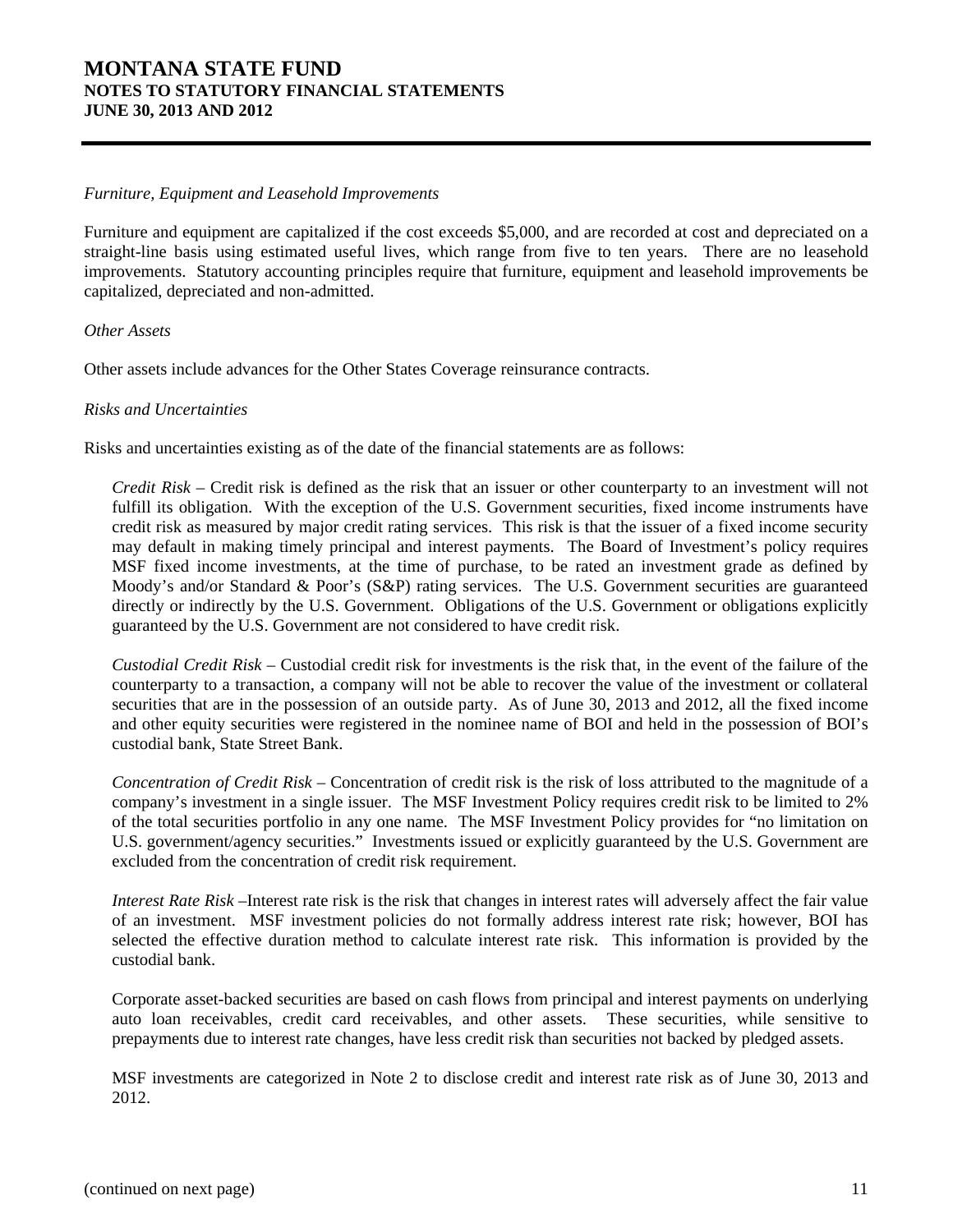*Uncertainty Due to Litigation* – In the ordinary course of business, MSF is a defendant in various litigation matters. Although there can be no assurances, as of June 30, 2013 and 2012, in the opinion of MSF's management based on information currently available, the ultimate resolution of these legal proceedings would not be likely to have a material adverse effect on its statutory results of revenue and expenses, admitted assets, liabilities and equity or liquidity. For further discussion, refer to Note 14 (Contingencies and Uncertainties).

*Vulnerability Due to Certain Concentrations* – MSF conducts its business primarily within the State of Montana and is susceptible to risk based on the economy of the geographic territory it serves. As of June 30, 2013, about 73% of total premium was written through appointed agency producers, and about 27% was written directly through MSF. In September 2012, a merger of Payne Financial Group and Western States Insurance was announced which created one of the largest private insurance brokerages in the United States. The producer appointment agreement was reissued as a combined agency under the new entity, PayneWest Insurance, effective January 1, 2013. As of June 30, 2013, this agency represented about 40% of MSF's total premium.

### *Administrative Cost Allocation*

State law (Section 39-71-2352, MCA) requires MSF to separately determine and account for administrative expenses and benefit payments on claims for injuries resulting from accidents occurring before July 1, 1990 (Old Fund) from those occurring on or after July 1, 1990 (MSF). The law also limits annual administrative costs of claims associated with the Old Fund to \$1.25M. MSF received \$870K and \$842K from the State of Montana for the administration of the Old Fund in fiscal years 2013 and 2012, respectively.

### *Losses Incurred and Loss Adjustment Expense Estimates*

Loss and loss adjustment expense (LAE) reserves are established to provide for the estimated ultimate settlement cost of all claims incurred. Loss reserves are based on reported aggregate claim cost estimates combined with estimates for future development of such claim costs and estimates of incurred but not reported (IBNR) claims. Because actual claim costs depend on such complex factors as inflation and changes in the law, claim liabilities are recomputed periodically using a variety of actuarial and statistical techniques to produce current estimates that reflect recent settlements, claim frequency, and other economic and social factors. Management believes that the reserves for unpaid losses and loss adjustment expenses are adequate; however, there can be no assurance that the ultimate settlement of losses may not vary materially from the estimate recorded. Since liabilities are based on estimates, the ultimate liability may be in excess of, or less than, the amounts provided. Adjustments to these estimates of reserves will be reflected in the Statutory Statement of Operations in future years.

A provision for inflation and the calculation of estimated future claim costs is implicit in the calculation because reliance is placed both on actual historical data that reflect past inflation and on other factors that are considered to be appropriate modifiers of past experience. Losses and loss adjustment expenses are presented at face value net of estimated reinsurance recoverable. For further discussion, refer to Note 8.

### *Reinsurance Recoverables on Paid and Unpaid Losses*

Reinsurance recoverables are estimates of paid and unpaid losses collectible from MSF's reinsurers. The amounts ultimately collected may be more or less than these estimates. Any adjustments of these estimates are reflected in revenues and expenses as they are determined.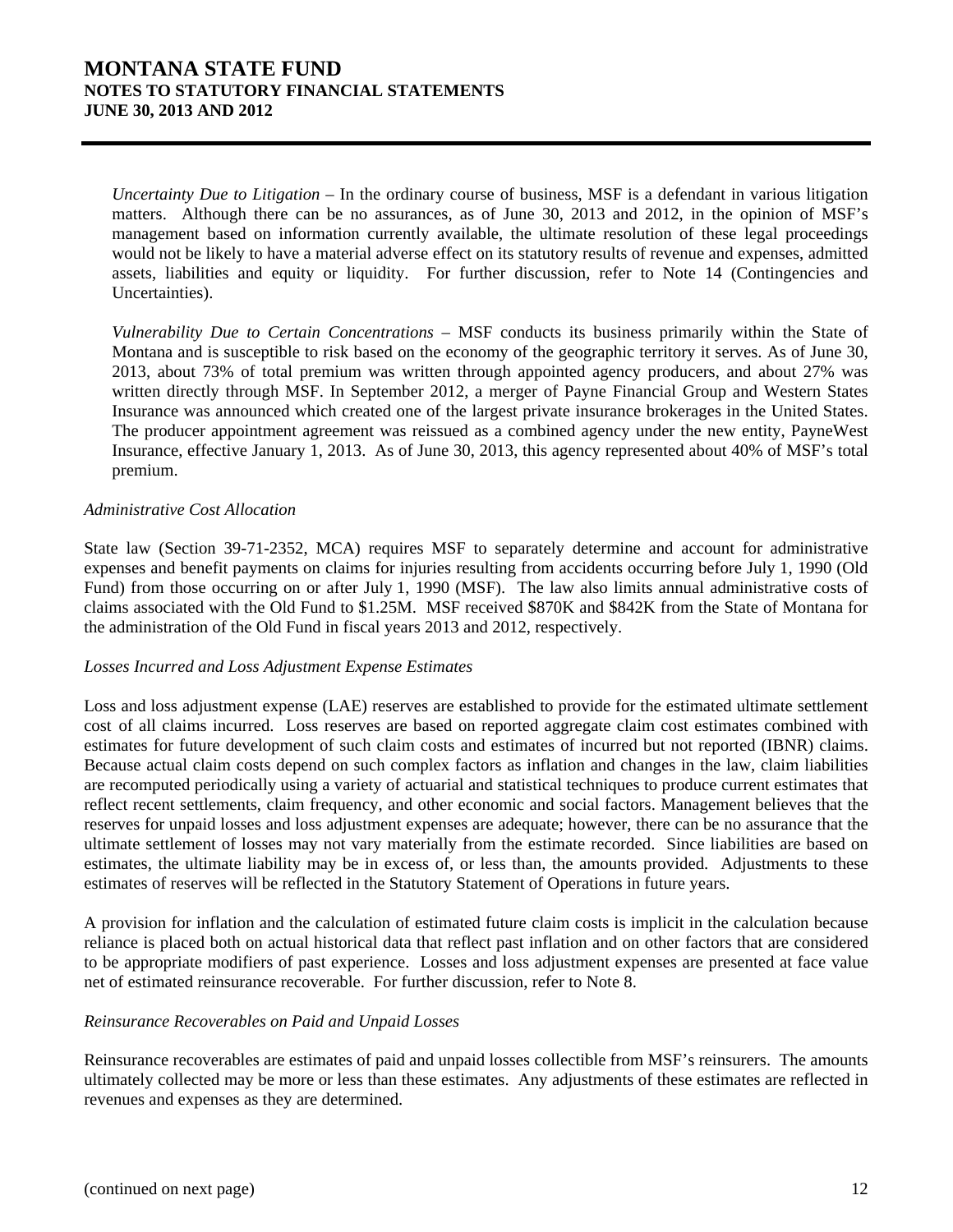#### *Unearned Premiums*

Unearned premium reflects premium that has been written but not yet earned. The unearned premium was \$48M and \$42M at June 30, 2013 and 2012, respectively.

### *Other Liabilities*

- Security Deposits Security deposits are monies held on behalf of certain policyholders based on arranged payment terms or account history.
- Funds Withheld Funds withheld are premiums due to reinsurers on a contingent basis in accordance with the reinsurance contracts in place.
- Accounts Payable Accounts payable includes liabilities incurred on behalf of claimants, refunds due to policyholders and amounts due to vendors.
- Compensated Absences MSF supports two leave programs, the State of Montana Leave Program, (Traditional Plan) and the MSF Personal Leave Program. Employees covered in the Traditional Plan accumulate both annual leave and sick leave and MSF pays employees 100% of unused annual leave and 25% of unused sick leave upon termination. MSF also pays 100% of unused compensatory leave credits upon termination to employees in the Traditional Plan. Employees in the Personal Leave Program accumulate personal leave and extended leave. MSF pays employees for 100% of unused personal leave upon termination but extended leave has no cash value at the time of termination.
- Postretirement Benefits Postretirement benefit obligations are administered by the State of Montana. The liability and expense are recorded, and are amortized on a GAAP basis because a statutory valuation is not available. Management believes the difference between the GAAP valuation and the SAP valuation is not material to these financial statements. For further discussion, refer to Note 9.

#### *Income and Premium Taxes Payable*

MSF is a component unit of the State of Montana and is not subject to Federal or State premium or income tax.

#### *Premium Revenue*

Premiums are recognized as revenue on a pro-rata basis over the policy period, beginning on the effective date of the policy. MSF's Board of Directors approves premium rates annually.

Policyholders, with the exception of State of Montana agencies, are contractually obligated to pay certain premiums to MSF in advance of the period in which the premiums are earned. Advance premiums are deferred until the effective date of the policy at which time they are recognized as revenue on a pro-rata basis over the term of the policy. Premium advances are refundable when the policyholder's coverage is canceled and MSF has credited all earned premiums. State agency premium is estimated and payments are received quarterly in arrears based on the actual reported payroll.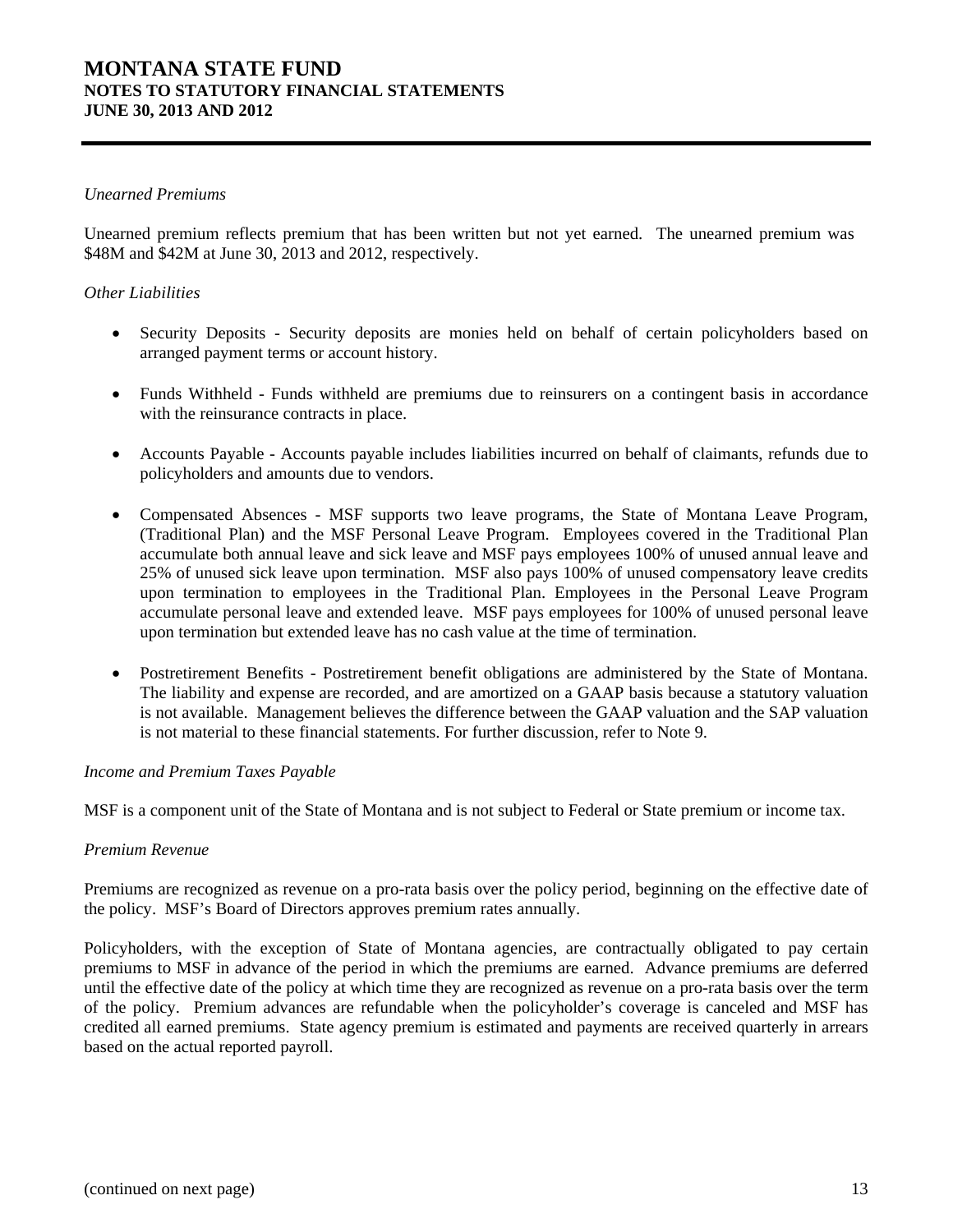#### *Retrospectively Rated Policies*

MSF writes policies for which the premiums vary based on loss experience. Future premium adjustments for these retrospective policies are estimated and accrued at June 30, 2013 and 2012. The premium adjustments are determined through the review of each individual retrospective rated policy, comparing actual losses with projected future losses, to arrive at the best estimates of return or additional retrospective premiums. MSF records retrospective premium accruals and receivables as adjustments to earned premium. Return premiums are recorded as liabilities and additional premiums are recorded as assets.

### *Policy Acquisition Costs*

Expenses incurred in connection with acquiring new insurance business, including such acquisition costs as sales commissions, are charged to operations as incurred.

### *Advertising Costs*

All advertising costs are expensed when incurred. Advertising expense was \$669K and \$658K for the years ended June 30, 2013 and 2012, respectively.

### *Policyholder Dividends*

Dividends are discretionary and are accrued and expensed when declared and approved by the MSF Board of Directors. The aggregate amount of policyholders' dividends is based on the analysis of policyholder equity balances and the financial results for the year. For further discussion, refer to Note 10.

#### *Use of Estimates*

The preparation of financial statements in conformity with Statutory Accounting Principles requires management to make estimates and assumptions that affect the reported amounts of assets and liabilities and disclosure of contingent assets and liabilities at the date of the financial statements and the reported amounts of revenue and expenses during the period. Actual results could differ from those estimates. Material estimates susceptible to significant change include loss and loss adjustment expense reserves, the fair value of investments, investment impairments, and cost allocation processes.

#### *Reclassifications*

Certain reclassifications of amounts previously reported have been made to the accompanying statutory financial statements to maintain consistency between periods presented. The reclassifications had no impact on net income or policyholders' equity.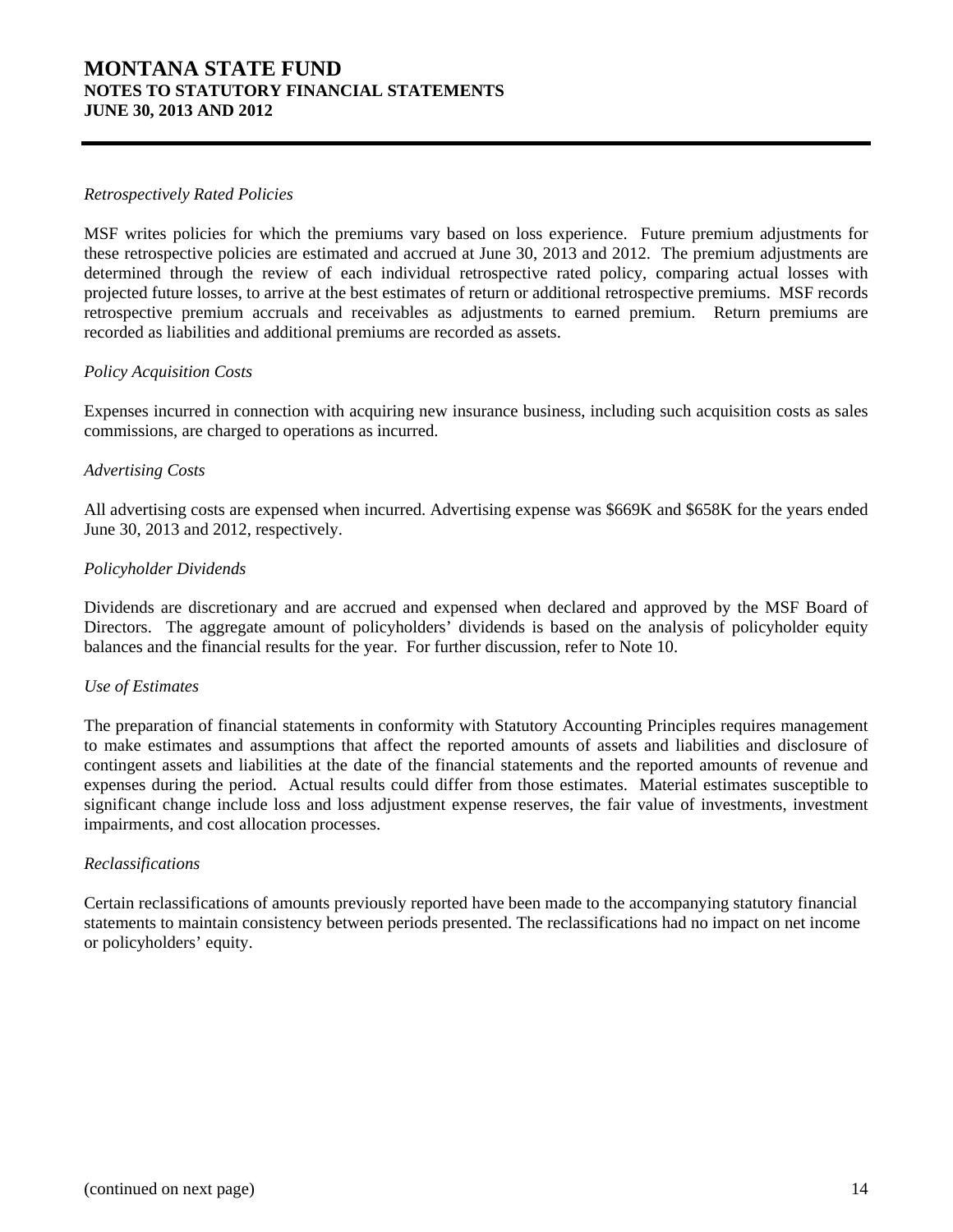### **NOTE 2 - INVESTMENTS**

The investments of MSF at June 30, 2013 and 2012 are as follows:

|                                                | <b>Total Investment</b>             |            |
|------------------------------------------------|-------------------------------------|------------|
| June 30, 2013<br>Holdings                      |                                     | Percentage |
| Bonds:                                         |                                     |            |
| U.S. Government obligations                    | \$<br>169,049,156                   | 11.70%     |
| All other government obligations               | 15,972,595                          | 1.11%      |
| U.S. Special revenue                           | 225,723,038                         | 15.63%     |
| Industrial and miscellaneous                   | 561,091,559                         | 38.85%     |
| Mortgage and other loan-backed securities      | 59,153,135                          | 4.10%      |
| <b>Total bonds</b>                             | 1,030,989,483                       | 71.39%     |
| Equity securities                              | 154,628,154                         | 10.71%     |
| Cash and short-term investments                | 53,474,261                          | 3.70%      |
| Other invested assets                          | 36,530,984                          | 2.53%      |
| Securities lending collateral                  | 141,152,406                         | 9.77%      |
| Real Estate - Property occupied by the Company | 27,441,810                          | 1.90%      |
| Total invested assets                          | 1,444,217,098                       | 100.00%    |
| June 30, 2012                                  | <b>Total Investment</b><br>Holdings | Percentage |
| Bonds:                                         |                                     |            |
| U.S. Government obligations                    | \$<br>378,848,651                   | 27.43%     |
| All other government obligations               |                                     | 0.00%      |
| U.S. Special revenue                           | 15,739,116                          | 1.14%      |
| Industrial and miscellaneous                   | 601,548,372                         | 43.56%     |
| Mortgage and other loan-backed securities      | 39,090,242                          | 2.83%      |
| Total bonds                                    | 1,035,226,381                       | 74.96%     |
| <b>Equity securities</b>                       | 141,839,698                         | 10.27%     |
| Cash and short-term investments                | 26,496,118                          | 1.92%      |
| Securities lending collateral                  | 149,464,962                         | 10.82%     |
| Real Estate - Property occupied by the Company | 27,974,845                          | 2.03%      |
| Total invested assets                          | \$<br>1,381,002,004                 | 100.00%    |

 MSF acquired new investments in two companies – TIAA CREF Asset Management Core Property Fund LP and American Core Realty Fund LLC – that have underlying characteristics of real estate and are classified as other invested assets. The acquisition cost for each investment was \$30M and \$5.75M, respectively. In fulfillment with an outstanding commitment with American Core Realty Fund LLC at June 30, 2013, MSF invested an additional \$34.25M on July 1, 2013.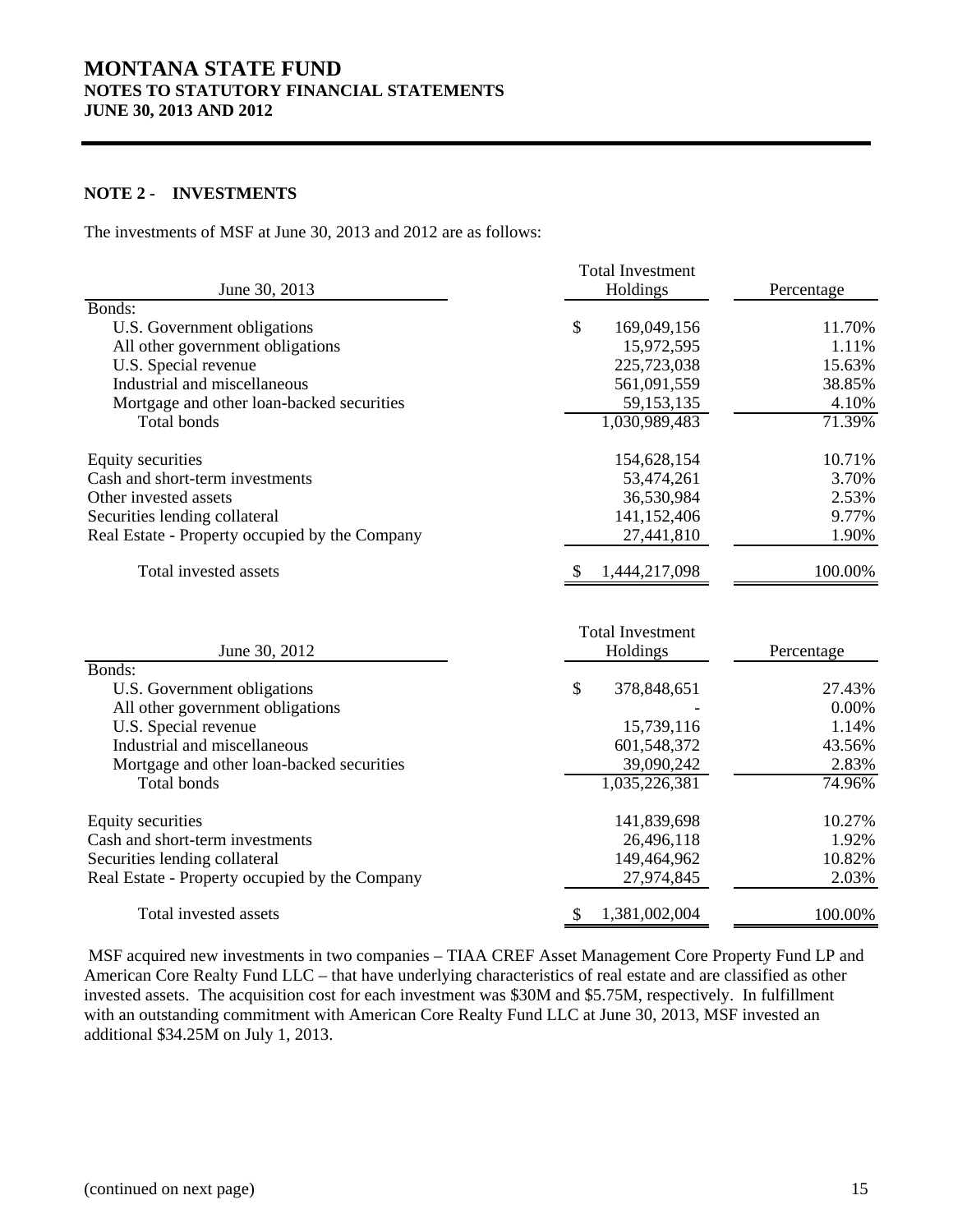The cost or amortized cost, gross unrealized gains, gross unrealized losses, and estimated fair value of invested assets are as follows at June 30:

| June 30, 2013                                                                                                                                       | Amortized<br>Cost                                             | Gross<br>Unrealized<br>Gains                | Gross<br>Unrealized<br>Losses                                | Estimated<br>Statutory<br>Fair Value                          |
|-----------------------------------------------------------------------------------------------------------------------------------------------------|---------------------------------------------------------------|---------------------------------------------|--------------------------------------------------------------|---------------------------------------------------------------|
| U.S. Government obligations<br>All other government obligations<br>U.S. Special revenue<br>Industrial and miscellaneous<br>Mortgage and other loan- | 169,049,156<br>\$<br>15,972,595<br>225,723,038<br>561,091,559 | 12,669,453<br>S<br>13,008,193<br>34,689,464 | \$<br>(900, 051)<br>(531, 408)<br>(1,140,679)<br>(1,989,173) | \$<br>180,818,558<br>15,441,187<br>237,590,552<br>593,791,850 |
| backed securities                                                                                                                                   | 59,153,135                                                    | 888,759                                     | (374, 128)                                                   | 59,667,766                                                    |
| Total bonds valued at<br>amortized cost                                                                                                             | 1,030,989,483                                                 | 61,255,869<br>S                             | (4,935,439)<br>S                                             | 1,087,309,913<br><sup>\$</sup>                                |
|                                                                                                                                                     | Actual<br>Cost                                                | Gross<br>Unrealized<br>Gains                | Gross<br>Unrealized<br>Losses                                | Estimated<br>Statutory<br>Fair Value                          |
| Equity securities<br>Other invested assets                                                                                                          | \$<br>91,441,049<br>35,750,000                                | 63,187,105<br>\$<br>780,984                 | \$                                                           | \$<br>154,628,154<br>36,530,984                               |
| Total securities valued<br>at fair value                                                                                                            | 127,191,049                                                   | \$<br>63,968,089                            | \$                                                           | \$<br>191,159,138                                             |
| June 30, 2012                                                                                                                                       | Amortized<br>Cost                                             | Gross<br>Unrealized<br>Gains                | Gross<br>Unrealized<br>Losses                                | Estimated<br>Statutory<br>Fair Value                          |
| U.S. Government obligations                                                                                                                         | 378,848,651<br>\$                                             | 40,984,483<br>S.                            | \$                                                           | \$<br>419,833,134                                             |
| All other government obligations<br>U.S. Special revenue<br>Industrial and miscellaneous<br>Mortgage and other loan-                                | 15,739,116<br>601,548,372                                     | 1,229,844<br>43,089,376                     | (376, 715)                                                   | 16,968,960<br>644,261,033                                     |
| backed securities                                                                                                                                   | 39,090,242                                                    | 1,217,741                                   | (500,000)                                                    | 39,807,983                                                    |
| Total bonds valued at<br>amortized cost                                                                                                             | 1,035,226,381                                                 | 86,521,444<br>S                             | (876, 715)<br>\$                                             | 1,120,871,110<br>S                                            |
|                                                                                                                                                     | Actual<br>Cost                                                | Gross<br>Unrealized<br>Gains                | Gross<br>Unrealized<br>Losses                                | Estimated<br>Statutory<br>Fair Value                          |
| <b>Equity securities</b><br>Other invested assets                                                                                                   | 100,063,227<br>\$                                             | 41,776,471<br>\$                            | \$                                                           | \$<br>141,839,698                                             |
| Total securities valued<br>at fair value                                                                                                            | 100,063,227                                                   | 41,776,471<br>\$                            | $\boldsymbol{\$}$                                            | \$<br>141,839,698                                             |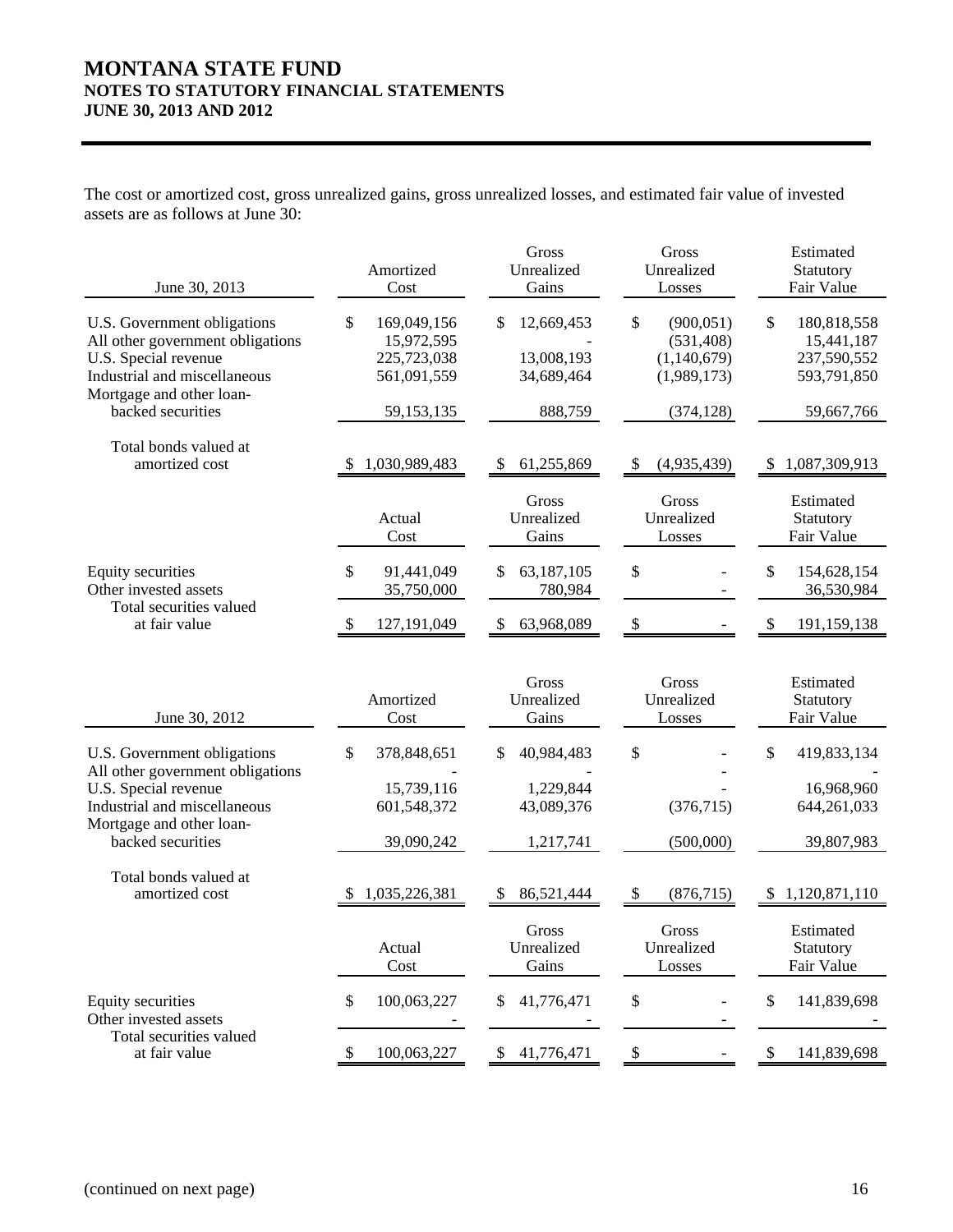The gross unrealized losses and fair value of the Company's investments, aggregated by investment category and length of time that individual securities have been in a continuous unrealized loss position, at June 30, 2013 and 2012, were as follows:

| June 30, 2013                                                                                                                                       |                                                             | Less than 12 months                                          |                           | 12 months or longer            |                                                            | Total                                                        |
|-----------------------------------------------------------------------------------------------------------------------------------------------------|-------------------------------------------------------------|--------------------------------------------------------------|---------------------------|--------------------------------|------------------------------------------------------------|--------------------------------------------------------------|
|                                                                                                                                                     | Fair Value                                                  | Unrealized<br>Losses                                         | Fair Value                | Unrealized<br>Losses           | Fair Value                                                 | Unrealized<br>Losses                                         |
| U.S. Government obligations<br>All other government obligations<br>U.S. Special revenue<br>Industrial and miscellaneous<br>Mortgage and other loan- | 18,756,400<br>\$.<br>15,441,187<br>52,343,432<br>88,527,008 | \$<br>(900, 051)<br>(531, 408)<br>(1,140,679)<br>(1,989,173) | \$                        | \$<br>$\overline{\phantom{a}}$ | \$<br>18,756,400<br>15,441,187<br>52,343,432<br>88,527,008 | (900, 051)<br>\$<br>(531, 408)<br>(1,140,679)<br>(1,989,173) |
| backed securities                                                                                                                                   | 31,124,223<br>206, 192, 250                                 | (374, 128)<br>\$<br>(4,935,439)                              |                           |                                | 31,124,223<br>206, 192, 250<br>S                           | (374, 128)<br>(4,935,439)<br>S                               |
| June 30, 2012                                                                                                                                       |                                                             | Less than 12 months                                          |                           | 12 months or longer            |                                                            | Total                                                        |
|                                                                                                                                                     | Fair Value                                                  | Unrealized<br>Losses                                         | Fair Value                | Unrealized<br>Losses           | Fair Value                                                 | Unrealized<br>Losses                                         |
| Industrial and miscellaneous<br>Mortgage and other loan-<br>backed securities                                                                       | 34,691,078<br>\$                                            | \$<br>(376, 715)                                             | $\mathbb{S}$<br>9,500,000 | \$<br>(500,000)                | \$<br>34,691,078<br>9,500,000                              | (376, 715)<br>\$<br>(500,000)                                |

MSF closely monitors its investment portfolio and considers relevant facts and circumstances in evaluating whether the impairment of a security is other than temporary. Relevant facts and circumstances that are considered include: (1) the length of time the fair value has been below cost; (2) the financial position and access to capital of the issuer, including the current and future impact of any specific events; and (3) MSF's ability and intent to hold the security to maturity or until it recovers in value. To the extent the Company determines that a security is deemed other-than-temporarily impaired, the difference between amortized cost and fair value is charged to earnings. Based on the Company's evaluation and ability and intent to hold these securities to maturity or market value recovery, the impairment of the securities identified above is deemed to be temporary.

\$ (376,715) 34,691,078 \$ 9,500,000 \$ (500,000) \$ 44,191,078 \$ (876,715) \$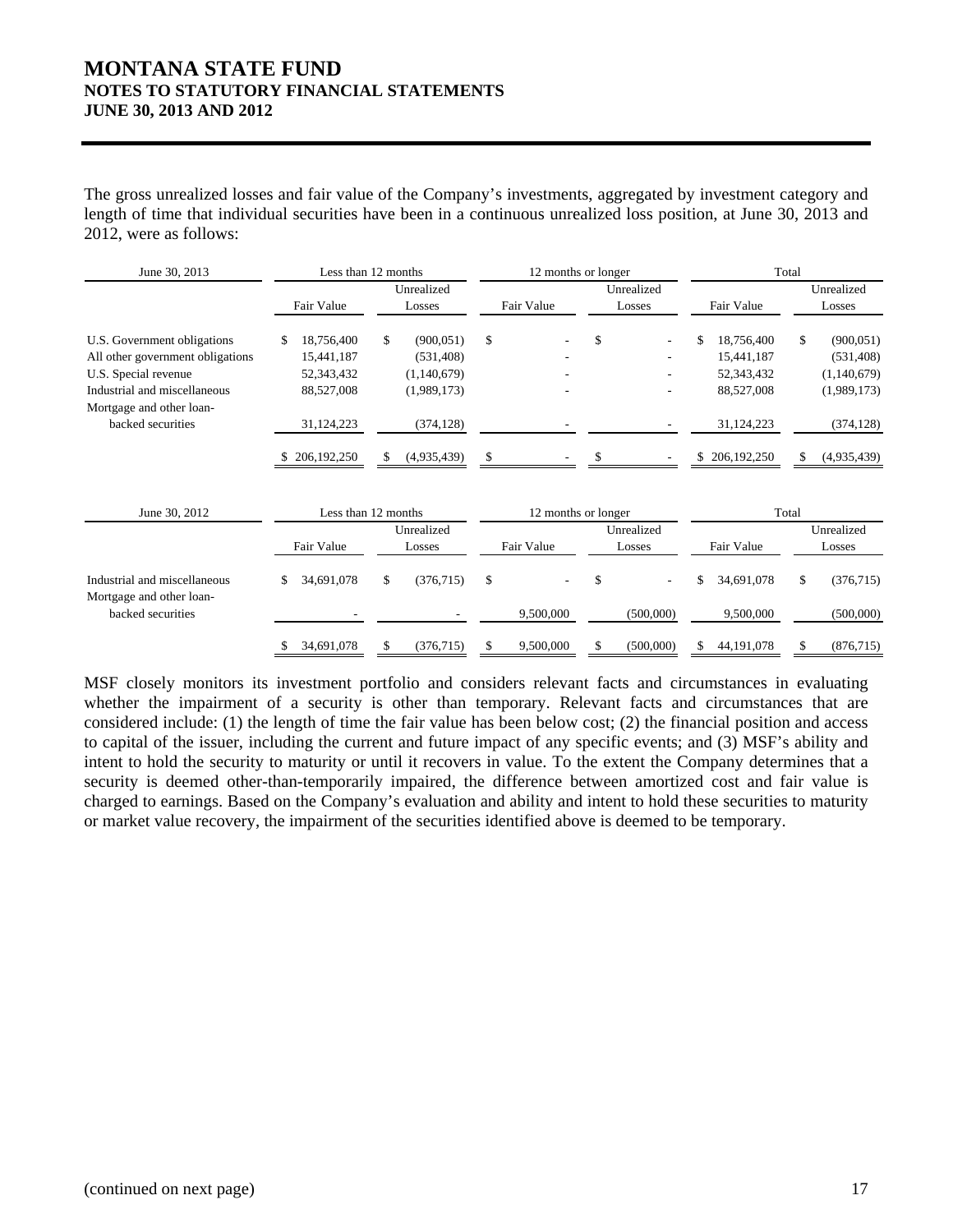The amortized cost and estimated statutory fair value of MSF's fixed maturity securities as of June 30, 2013 and 2012 are shown below at contractual maturity. Expected maturities will differ from contractual maturities because borrowers may have the right to call or prepay obligations with or without call or prepayment penalties. Maturities of mortgage-backed securities depend on the repayment characteristics and experience of the underlying mortgage loans.

|                                                                                                                                                                                               | Amortized<br>Cost                                                           | Estimated<br>Statutory<br>Fair Value                                      |  |
|-----------------------------------------------------------------------------------------------------------------------------------------------------------------------------------------------|-----------------------------------------------------------------------------|---------------------------------------------------------------------------|--|
| June 30, 2013                                                                                                                                                                                 |                                                                             |                                                                           |  |
| Due one year or less (excludes STIP)<br>Due after one year through five years<br>Due after five years through ten years<br>Due after ten years through twenty years                           | \$<br>96,121,835<br>556,292,747<br>373,807,216                              | \$<br>98,167,793<br>594,569,403<br>388,818,418                            |  |
| Due after twenty years                                                                                                                                                                        | 4,767,685                                                                   | 5,754,299                                                                 |  |
|                                                                                                                                                                                               | 1,030,989,483                                                               | 1,087,309,913                                                             |  |
|                                                                                                                                                                                               | Amortized<br>Cost                                                           | Estimated<br>Statutory<br>Fair Value                                      |  |
| June 30, 2012                                                                                                                                                                                 |                                                                             |                                                                           |  |
| Due one year or less (excludes STIP)<br>Due after one year through five years<br>Due after five years through ten years<br>Due after ten years through twenty years<br>Due after twenty years | \$<br>93,033,600<br>520, 577, 272<br>398,481,913<br>13,941,294<br>9,192,302 | \$<br>93,691,679<br>561,457,311<br>440,864,564<br>15,166,221<br>9,691,335 |  |
|                                                                                                                                                                                               |                                                                             |                                                                           |  |

Proceeds from sales of investments in debt securities and gross realized gains and gross realized losses on the sales of all investments were as follows for the years ended June 30:

|                       | 2013          | 2012          |
|-----------------------|---------------|---------------|
| Proceeds from sales   | \$183,707,839 | \$196,071,230 |
| Gross realized gains  | 11,058,788    | 4.917.644     |
| Gross realized losses | (25,681)      | (29, 553)     |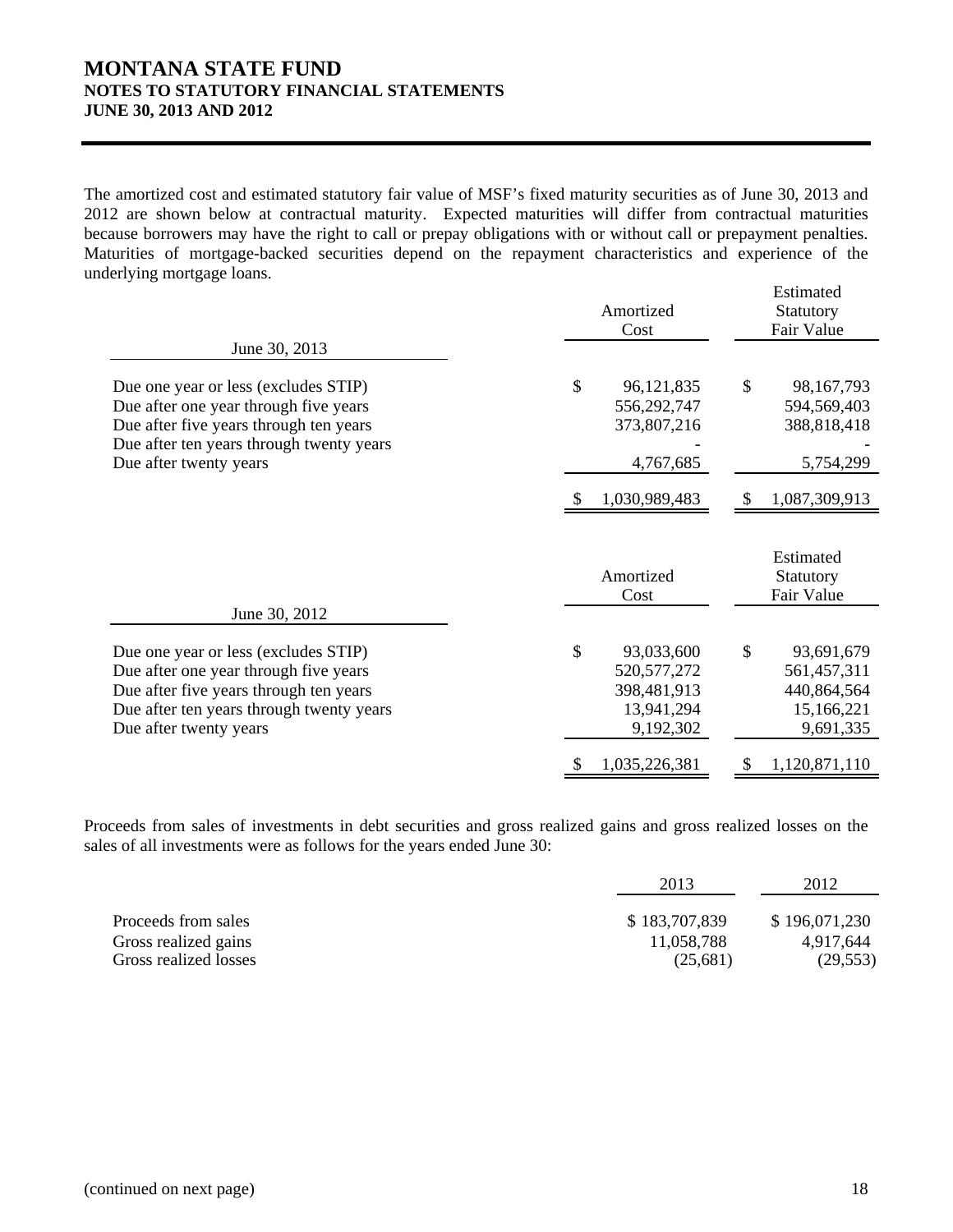Investment income and related expenses were as follows for the years ended June 30:

|                                 | 2013             | 2012               |
|---------------------------------|------------------|--------------------|
| Investment income               |                  |                    |
| Interest                        |                  |                    |
| <b>Bonds</b>                    | \$<br>41,286,698 | 43, 207, 383<br>\$ |
| Cash and short-term investments | 104,115          | 86,115             |
| Real estate                     | 1,643,010        | 1,643,010          |
| Other invested assets           | 73,622           |                    |
| Securities lending income       | 992,207          | 1,113,658          |
| Total investment income         | 44,099,652       | 46,050,166         |
| Investment expenses             |                  |                    |
| Investment expenses             | 869,930          | 972,893            |
| Depreciation on real estate     | 533,035          | 533,035            |
| Total investment expenses       | 1,402,965        | 1,505,928          |
| Net investment income           | 42,696,687<br>\$ | 44,544,238<br>S    |

MSF's investment in property occupied by the Company is as follows at June 30:

|                                                 | 2013                    | 2012                          |
|-------------------------------------------------|-------------------------|-------------------------------|
| Land<br>Properties occupied by the Company, net | 1,139,460<br>26,302,350 | 1,139,460<br>\$<br>26,835,385 |
| Total real estate                               | 27,441,810              | 27,974,845                    |

### **NOTE 3 - CASH COLLATERAL AND LIABILITY FOR SECURITIES ON LOAN**

The following table presents the carrying and market values of the securities on loan and the total collateral held as of June 30:

|                                     | 2013 |               | 2012          |  |
|-------------------------------------|------|---------------|---------------|--|
| Securities on loan - carrying value |      | \$239,575,067 | \$184,015,466 |  |
| Securities on loan - market value   |      | 253,069,509   | 201,687,361   |  |
| Total cash collateral held          |      | 141,152,406   | 149,464,962   |  |
| Total non-cash collateral held      |      | 117,242,383   | 56,775,133    |  |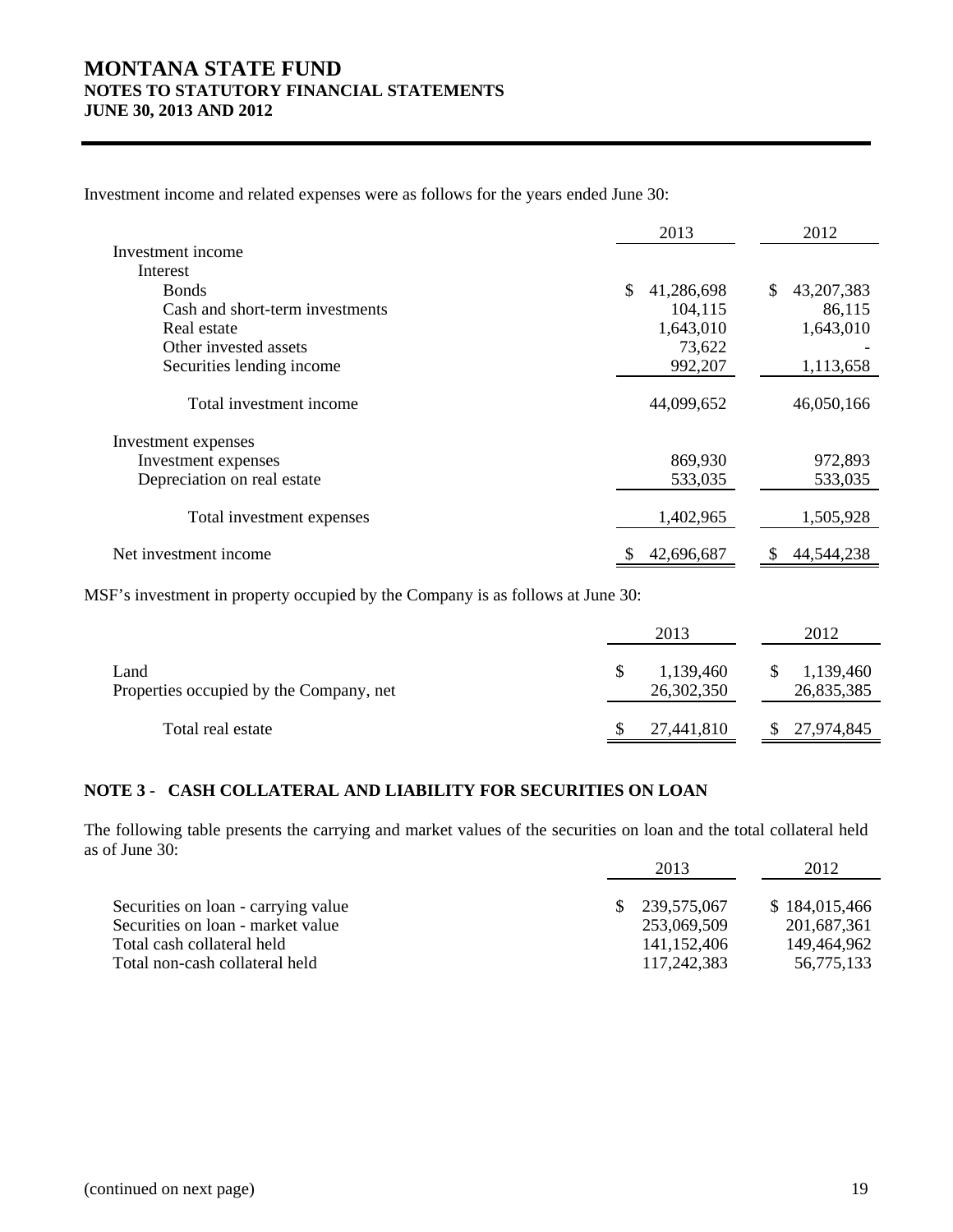### **NOTE 4 - FAIR VALUE OF FINANCIAL INSTRUMENTS**

Certain financial instruments are reported at fair value and others are stated at cost or amortized cost, as shown below. For those assets carried at fair value in the financial statements and for those assets not stated at fair value in the financial statements but whose estimated fair values are disclosed, the following table indicated the inputs used to estimate fair value measurements.

Statement Fair Value Value (Level 1) (Level 2) (Level 3) Assets reported at amortized cost: Bonds 1,030,989,483 \$ 1,087,309,913 \$ - \$ 1,087,309,913 \$ - \$ Assets reported at fair value: Equity securities  $$154,628,154 $5154,628,154 $5138,103,604 $16,524,550 $$ Other invested assets **36,530,984** 36,530,984 36,530,984 (A) Total assets reported at fair value 191,159,138 \$ 191,159,138 \$ 191,159,138 \$ 138,103,604 \$ 16,524,550 \$ Statement Fair Value Value (Level 1) (Level 2) (Level 3) Assets reported at amortized cost: Bonds 1,035,226,381 \$ 1,120,871,110 \$ - \$ 1,120,871,110 \$ - \$ Assets reported at fair value: Equity securities 5 141,839,698 \$ 141,839,698 \$ 127,308,260 \$ 14,531,438 \$ Total assets reported at fair value  $$ 141,839,698 \qquad $ 141,839,698 \qquad $ 127,308,260 \qquad $ 14,531,438$ 2013 2012

The statement values, fair values and related inputs for financial instruments at June 30 are:

(A) – These investments are accounted for using the equity method. For purposes of this disclosure, the equity method is presumed to approximate fair value. If management were to determine fair value for its equity method investments, it would use level 3 inputs.

There were no liabilities reported at fair value as of June 30, 2013 and 2012.

#### **NOTE 5 - CASH, CASH EQUIVALENTS AND SHORT-TERM INVESTMENTS**

MSF participates in the Short-Term Investment Pool (STIP) maintained by BOI. STIP balances are highly liquid investments. The market value of STIP approximates cost. The STIP investments' credit risk is measured by investment grade ratings given individual securities. BOI's policy requires that STIP investments have the highest rating in the short-term category by one and/or any Nationally Recognized Statistical Rating Organizations (NRSRO). The three NRSRO's include Standard and Poor's, Moody's Investors Service, and Fitch, Inc.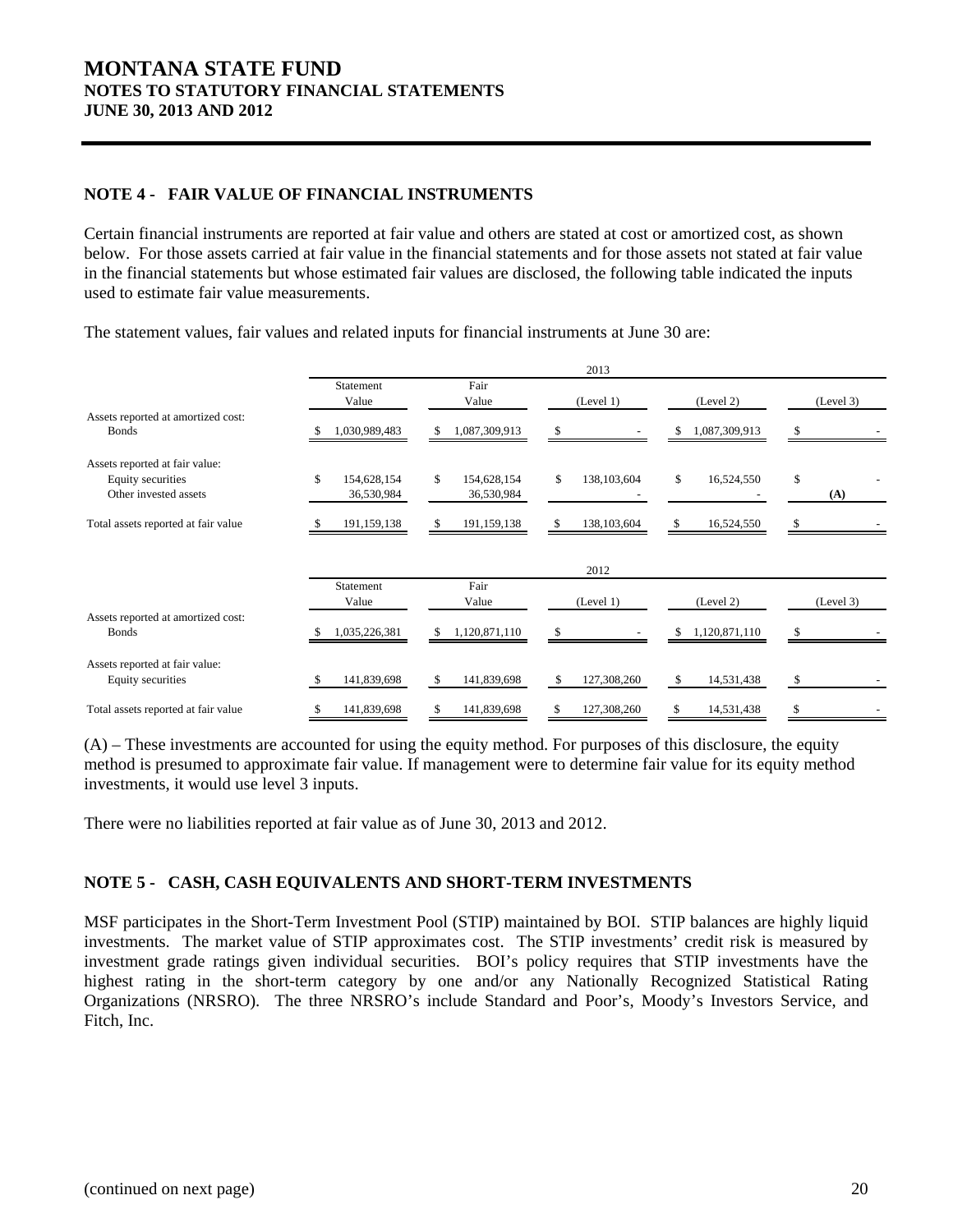Cash, cash equivalents and short-term investments at June 30, 2013 and 2012 consist of:

|                                                                                                         | 2013                         | 2012                         |
|---------------------------------------------------------------------------------------------------------|------------------------------|------------------------------|
| Cash in bank<br><b>STIP</b> investment                                                                  | 4,430,575<br>S<br>49,043,686 | 4,325,459<br>S<br>22,170,659 |
|                                                                                                         | 53,474,261                   | 26,496,118<br>S              |
|                                                                                                         |                              |                              |
| <b>NOTE 6 - RECEIVABLES, NET</b>                                                                        |                              |                              |
| Net receivables consist of the following at June 30:                                                    | 2013                         | 2012                         |
| Uncollected premiums<br>Unbilled premiums and installments including<br>earned but unbilled premiums of | \$<br>9,940,281              | 9,070,444<br>\$              |
| \$4,756,142 and \$3,989,276, respectively                                                               | 46, 367, 254                 | 40,456,116                   |
| Accrued retrospective premiums                                                                          | 149,762                      | 313,312                      |
| Other receivables                                                                                       | 2,761,379                    | 2,462,012                    |
|                                                                                                         | 59,218,676                   | 52,301,884                   |
| Less: nonadmitted receivables                                                                           | (3, 457, 149)                | (3,329,855)                  |
| Total receivables, net                                                                                  | 55,761,527                   | 48,972,029                   |

### **NOTE 7 - EQUIPMENT, NET**

Equipment and software are recorded at cost net of accumulated depreciation and admitted or non-admitted in accordance with statutory accounting principles as follows:

| June 30, 2013                             | Computer<br>Equipment and<br>Operating<br>Software | Vehicles,<br>Furniture and<br>Office<br>Equipment | Application<br>Software             | Total                             |
|-------------------------------------------|----------------------------------------------------|---------------------------------------------------|-------------------------------------|-----------------------------------|
| Assets<br>Accumulated depreciation        | \$<br>5,168,580<br>(4,364,078)                     | \$<br>2,138,722<br>(743, 400)                     | 20,506,731<br>\$.<br>(19, 757, 570) | S<br>27,814,033<br>(24, 865, 048) |
| Subtotal<br>Less: Net assets non-admitted | 804,502                                            | 1,395,322<br>(1,395,322)                          | 749,161<br>(749, 161)               | 2,948,985<br>(2,144,483)          |
| Net assets admitted                       | 804,502                                            |                                                   |                                     | 804,502                           |
| Depreciation expense                      | 640,188                                            | 190,831                                           | 998,369                             | 1,829,388                         |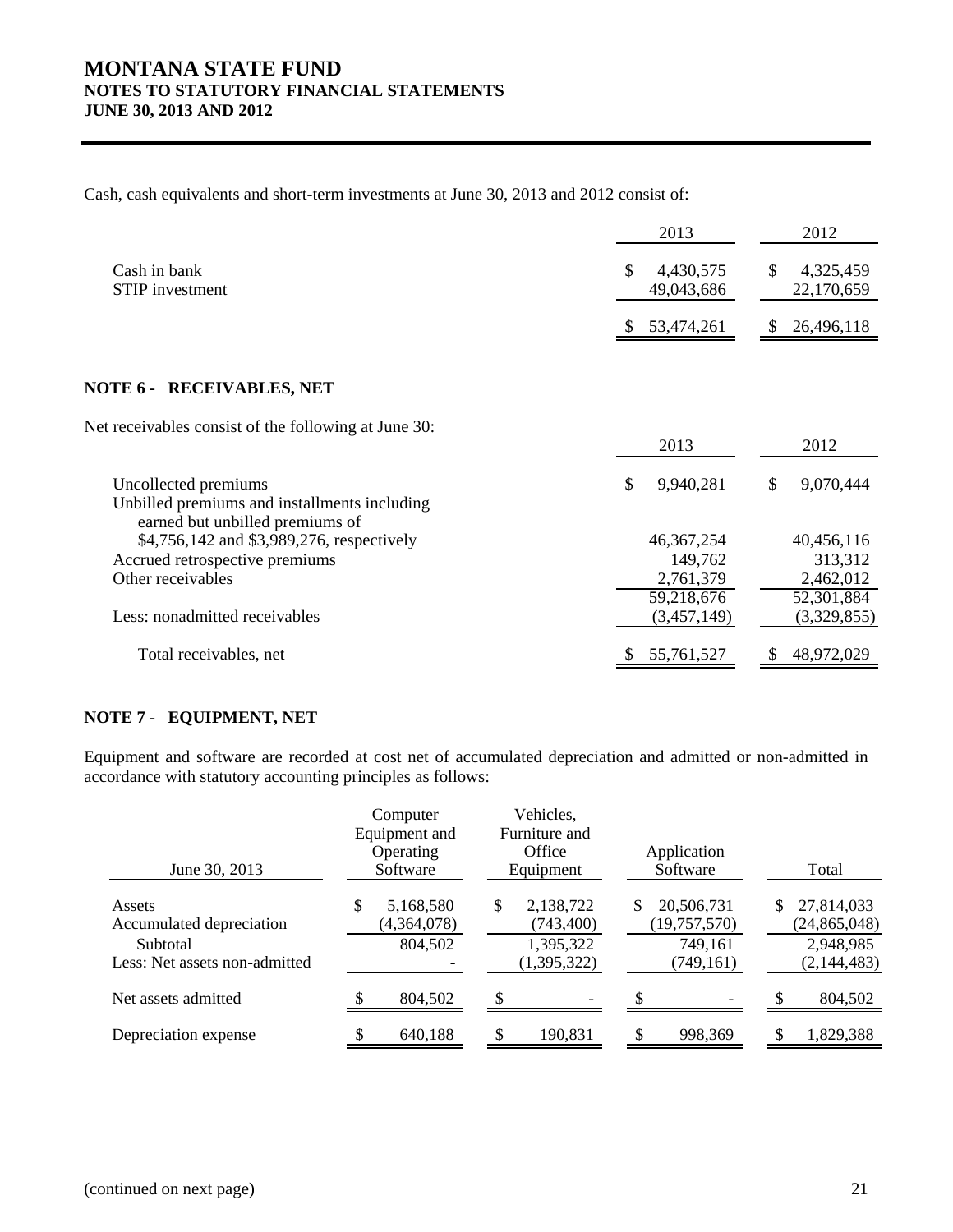| June 30, 2012                                                                   | Computer<br>Equipment and<br>Operating<br>Software | Vehicles,<br>Furniture and<br>Office<br>Equipment         | Application<br>Software                                      | Total                                                            |
|---------------------------------------------------------------------------------|----------------------------------------------------|-----------------------------------------------------------|--------------------------------------------------------------|------------------------------------------------------------------|
| Assets<br>Accumulated depreciation<br>Subtotal<br>Less: Net assets non-admitted | 5,078,556<br>\$<br>(3,893,639)<br>1,184,917        | \$<br>2,016,577<br>(632, 479)<br>1,384,098<br>(1,384,098) | \$<br>20,506,731<br>(18,699,630)<br>1,807,101<br>(1,807,101) | 27,601,864<br>\$<br>(23, 225, 748)<br>4,376,116<br>(3, 191, 199) |
| Net assets admitted                                                             | 1,184,917                                          |                                                           |                                                              | 1,184,917                                                        |
| Depreciation expense                                                            | 684,694                                            | \$.<br>183,231                                            | 1,437,715                                                    | 2,305,640                                                        |

### **NOTE 8 - LOSS AND LOSS ADJUSTMENT EXPENSE RESERVES**

Loss and loss adjustment expense (LAE) reserves are established to provide for the estimated ultimate settlement cost of all claims incurred. Loss reserves are based on reported aggregate claim cost estimates combined with estimates for future development of such claim costs and estimates of incurred but not reported (IBNR) claims. The reserves are reported on an undiscounted basis.

Towers Watson, an external independent actuarial firm, prepares an actuarial study used to estimate liabilities and the ultimate cost of settling claims reported but not settled and IBNR as of June 30, 2013 and 2012. The study provides a range of potential costs associated with the reported claims, the future development of those claims and IBNR. MSF management has selected a central estimate within that range as the estimated loss reserves. Because actual claim costs depend on such complex factors as inflation and changes in the law, claim liabilities are recomputed periodically using a variety of actuarial and statistical techniques to produce current estimates that reflect recent settlements, claim frequency, and other economic and social factors.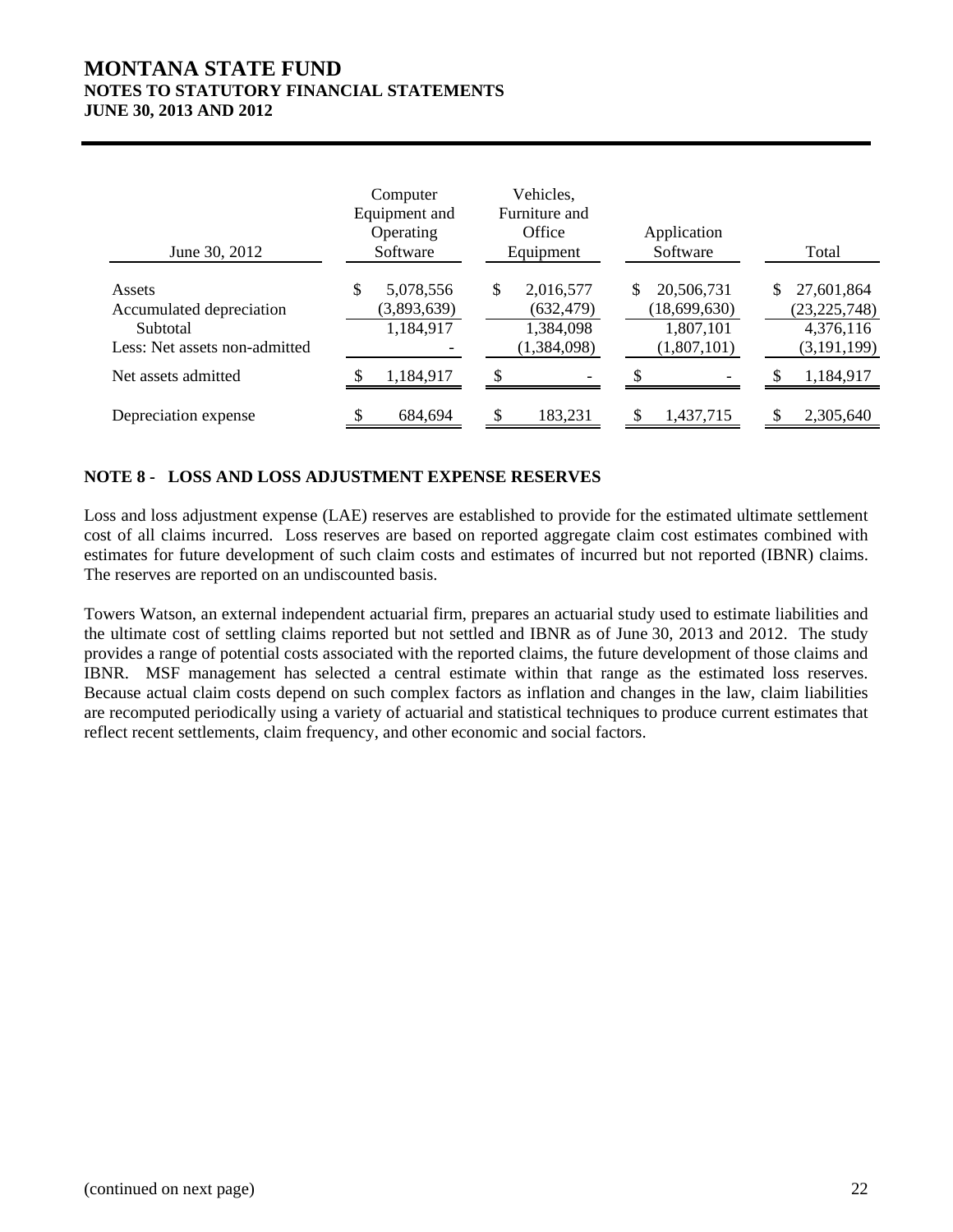The following analysis provides a reconciliation of the activity in the reserve for losses and loss adjustment expenses for the years ended June 30:

|                                                                                              | 2013 |                        | 2012 |                        |
|----------------------------------------------------------------------------------------------|------|------------------------|------|------------------------|
|                                                                                              |      | (in 000's)             |      | (in 000's)             |
| At beginning of year:<br>Net reserves for losses and loss expenses                           |      | 889,941                | \$   | 874,803                |
| Losses and loss expenses incurred during the year related to:<br>Current year<br>Prior years |      | 142,029<br>(2,180)     |      | 114,946<br>27,918      |
| Total losses incurred                                                                        |      | 139,849                |      | 142,864                |
| Losses and loss expenses paid during year related to:<br>Current year<br>Prior years         |      | (28, 326)<br>(98, 616) |      | (25,791)<br>(101, 935) |
| Total losses paid                                                                            |      | (126, 942)             |      | (127, 726)             |
| Total losses and loss adjustment expenses at end of year                                     | \$   | 902,848                | \$   | 889,941                |

The increase in the reserve for loss and loss adjustment expenses of \$12.9M incurred during the period ended June 30, 2013 is a result of ongoing analysis of loss development trends, changes to the loss expense factors, reestimation of unpaid claims, reinsurance recovery adjustments, and reserve strengthening. An additional \$9.8M was recorded for reserve strengthening. This increase is due to the uncertainty from anticipated savings resulting from House Bill 334 and the consequences of the 20% premium reduction that was executed in fiscal year 2011.

Included in the amounts above are reserves for asbestos exposure. MSF's exposure to asbestos claims arose from the direct sale of workers compensation policies to companies with incidental exposure to asbestos. Case reserves related to these claims are as follows as of June 30:

|                                                                                                   | 2013 |                                  | 2012 |                               |
|---------------------------------------------------------------------------------------------------|------|----------------------------------|------|-------------------------------|
| Beginning case reserves (including LAE)<br>Losses and LAE incurred<br>Payments for losses and LAE | S    | 214,704<br>680,093<br>(147, 774) | -S   | 119,782<br>103,283<br>(8,361) |
| Ending case reserves (including LAE)                                                              |      | 747.023                          |      | 214,704                       |

#### **NOTE 9 - RETIREMENT PLANS, DEFERRED COMPENSATION AND POSTRETIREMENT PLANS**

MSF and its employees contribute to the Public Employees Retirement System (PERS), which offers two types of retirement plans administered by the Public Employees' Retirement Board (PERB). The first plan is the Defined Benefit Retirement Plan (DBRP), a multiple-employer, cost-sharing plan that provides retirement, disability and death benefits to plan members and their beneficiaries. Benefits are based on eligibility, years of service and highest average compensation. Vesting occurs once membership service totals five years. Benefits are established by state law and can only be amended by the legislature.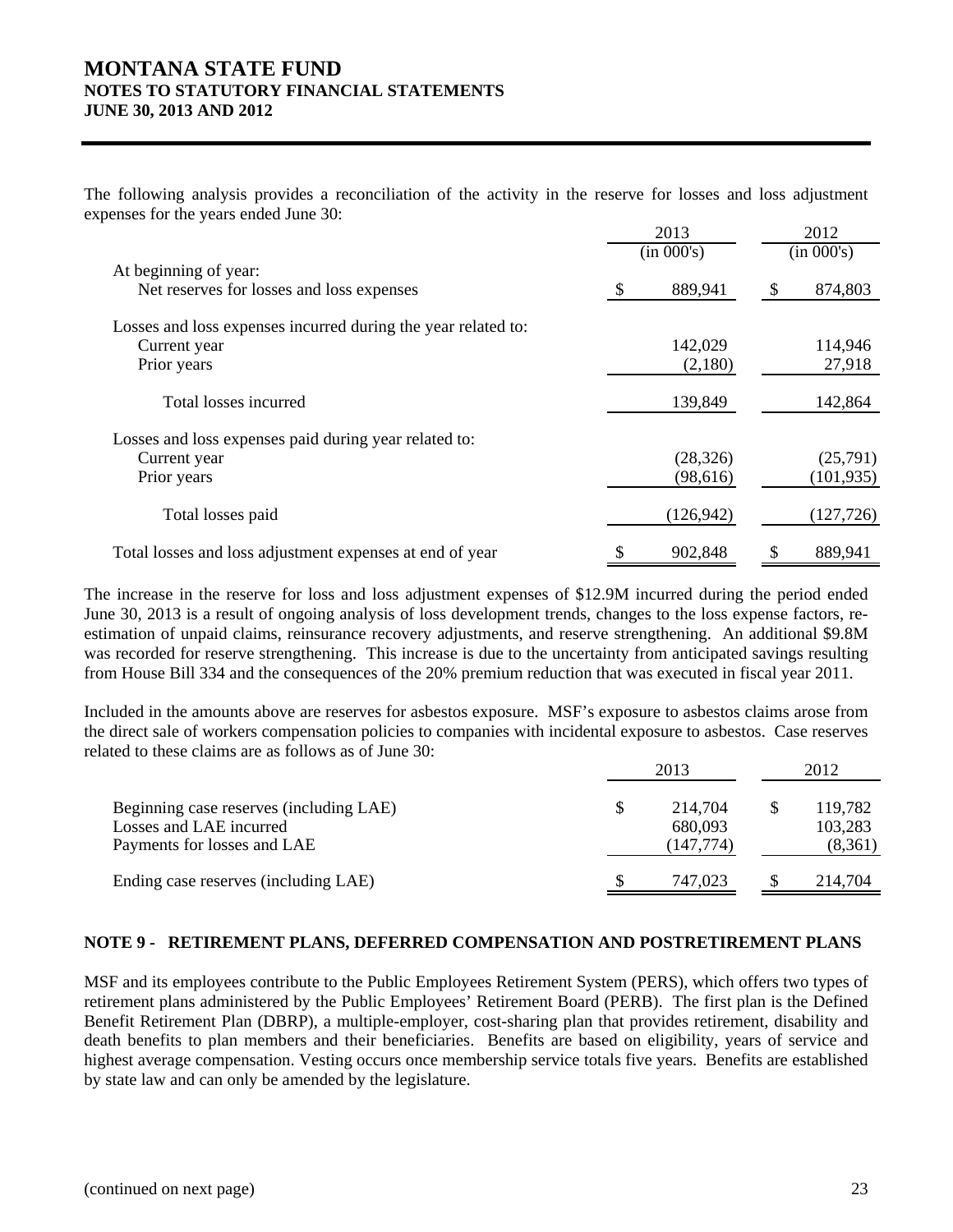The Government Accounting Standards Board (GASB) recently issued standards No. 67 and No. 68, Accounting and Financial Reporting for Pensions. These standards will require MSF to record pension accounting entries as well as financial statement disclosures. The requirements of these Standards are effective for financial statements for fiscal years beginning after June 15, 2014. The State of Montana is in the process of determining the effect of the change in accounting and obtaining an estimate of the amount of the unfunded liability, however, an estimate of the amount is not available. Management believes the amount attributable to MSF will be significant, once the State of Montana completes its valuation. Once the estimate is available, MSF will be required to record the unfunded pension liability and related pension disclosures in the statutory basis financial statements.

The second plan is the Defined Contribution Retirement Plan (DCRP), created by the 1999 legislature and available to all active PERS members effective July 1, 2002. This plan is a multiple-employer, cost-sharing plan that also provides retirement, disability and death benefits to plan members and their beneficiaries. Benefits are based on the balance in the member's account, which includes the total contributions made and the investment earnings less administrative costs.

Eligible PERS members choose to participate in either the DBRP or DCRP but may not be active members of both plans. MSF employees hired prior to July 1, 2011 are required to contribute 6.9% of annual compensation in fiscal years 2013 and 2012. Employees hired on or after July 1, 2011 are required to contribute 7.9%. The employer (MSF) is required to contribute 7.17% of annual compensation in fiscal years 2013 and 2012 regardless of the hire date of the employee. MSF's contributions amounted to \$1.4M for fiscal year 2013 and \$1.4M for fiscal year 2012. MSF and its employees paid 100% of required contributions to PERS and there is no unpaid liability as of June 30, 2013.

MSF and its employees are eligible to participate in the State of Montana Deferred Compensation Plan (457 plan) administered by the PERB. The Deferred Compensation plan is a voluntary, tax-deferred retirement plan designed as a supplement to other retirement plans. Under the plan, eligible employees elect to defer a portion of their salary until future time periods. MSF incurs no costs for this plan.

MSF employees and dependents are eligible to receive health care through the State Employee Group Benefits Plan administered by the State of Montana Department of Administration. The State of Montana provides optional post-employment medical, vision and dental health care benefits to qualified employees and dependents that elect to continue coverage and pay administratively established premiums.

MSF's allocated annual OPEB cost (expense) for the years ended June 30, 2013 and 2012 was \$855K and \$821K, respectively. The increase in the liability and the expense recorded are the same since the liability is unfunded and is reported at the same amounts determined on a GAAP basis for financial reporting required as a component unit of the State of Montana. While this liability is disclosed for financial statement purposes it does not represent a legal liability of MSF, and MSF does not complete a separate actuarial analysis for Statutory reporting purposes.

### **NOTE 10 - POLICYHOLDER DIVIDENDS**

During the fiscal year ended June 30, 2013, the MSF Board of Directors authorized and MSF paid dividends of \$10.0M to eligible policyholders for the policy year 2010. During the fiscal year ended June 30, 2012, MSF paid dividends of \$6.0M to eligible policyholders for the policy year 2009.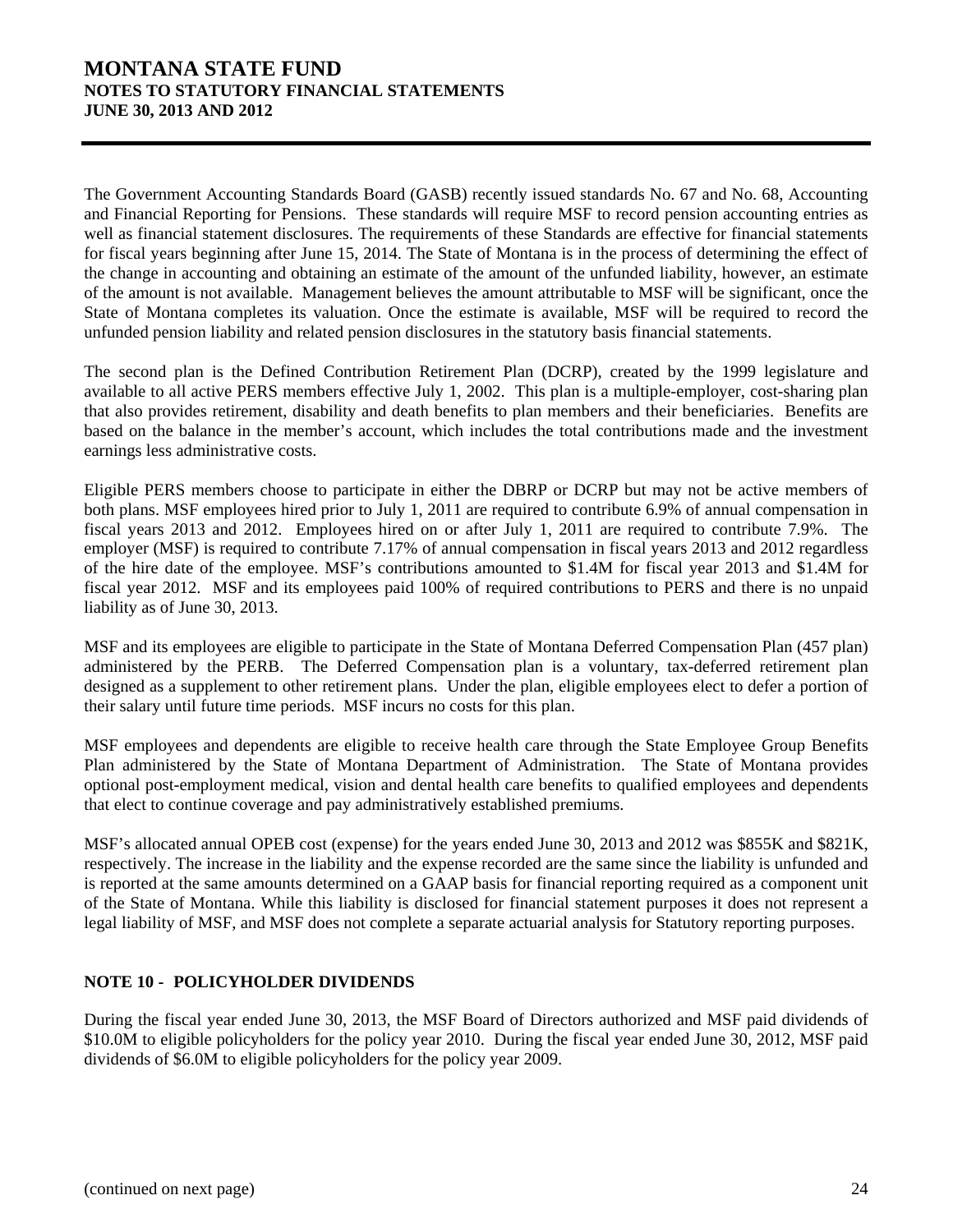### **NOTE 11 - REINSURANCE ASSUMED AND CEDED**

For the fiscal years ended June 30, 2013 and 2012, MSF ceded reinsurance to other reinsurance companies to limit the exposure arising from large losses. These arrangements consist of excess of loss contracts that protect against occurrences over stipulated amounts and aggregate stop loss contracts. The excess of loss contracts provide for the following coverage:

| <b>Contract Period</b> | <b>Reinsurance Coverage</b>                                                                                 |
|------------------------|-------------------------------------------------------------------------------------------------------------|
| 2013                   | Workers' compensation accidents of up to \$5M in excess of \$5M,                                            |
|                        | maximum of \$5M per any one claimant.                                                                       |
|                        | Workers' compensation accidents of up to \$20M in excess of \$10M,                                          |
|                        | maximum of \$5M per any one claimant.                                                                       |
|                        | Workers' compensation accidents of up to \$70M in excess of \$30M,                                          |
|                        | maximum of \$5M per any one claimant.                                                                       |
| 2012                   | Workers' compensation accidents of up to \$5M in excess of \$5M,<br>maximum of \$5M per any one claimant.   |
|                        | Workers' compensation accidents of up to \$20M in excess of \$10M,<br>maximum of \$5M per any one claimant. |
|                        | Workers' compensation accidents of up to \$70M in excess of \$30M,                                          |
|                        | maximum of \$5M per any one claimant.                                                                       |

The current aggregate stop loss contract provides coverage based on MSF's premium levels not to exceed 15% of subject net earned premium. In the event reinsurers are unable to meet their obligations under either the excess of loss contracts or aggregate stop loss contract, MSF would remain liable for all losses, as the reinsurance agreements do not discharge MSF from its primary liability to the policyholders.

Premium revenue is reduced by premiums paid for reinsurance coverage of \$8.5M and \$11.5M in fiscal years 2013 and 2012, respectively. The aggregate stop loss contract requires that MSF maintain a funds withheld account which represents the basic premium portion of the total premium paid for aggregate stop loss coverage. The total funds withheld account at June 30, 2013 is \$77.0M for contracts in place from July 1, 2002 to June 30, 2013. The funds withheld account at June 30, 2012 was \$69.0M for contracts in place from July 1, 2002 to June 30, 2012. Interest must be accrued on the funds withheld account which resulted in accrued interest of \$3.7M for fiscal year 2013 and \$3.5M for fiscal year 2012.

During fiscal years 2013 and 2012, estimated claim reserves were reduced \$12.1M and \$12.8M, respectively, for the amount of reinsurance estimated to be ultimately recoverable on incurred losses due to the excess of loss reinsurance contract. In fiscal years 2013 and 2012, estimated claim reserves were reduced by an additional \$23.7M and \$24.3M, respectively, for the amount of reinsurance estimated to be ultimately recoverable on incurred losses due to the aggregate stop loss contract.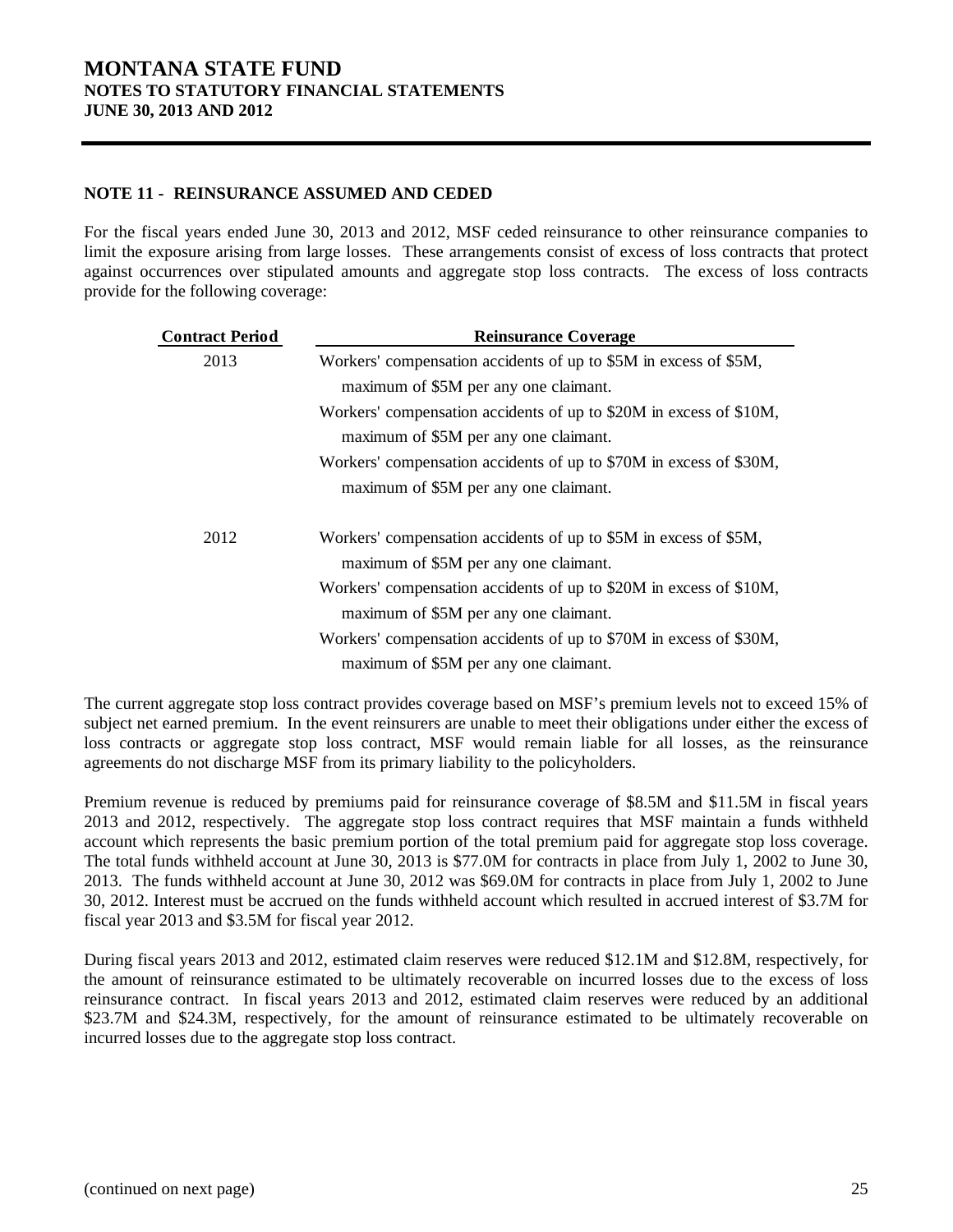MSF recorded an adjustment to equity for fiscal year 2012 in the amount of (\$7.0M) for the correction of an accounting error that occurred in previous years. MSF was accounting for the funds withheld asset on a per accident year basis for the reinsurance program. The asset should have been recorded based on the aggregate results from a multi-year contract perspective. Since MSF determined the balance on a year by year basis and did not carry a cumulative impact for the multi-year contract periods of 2003-2005 and 2009-2012, the reinsurance funds withheld asset was overstated by \$7.0M.

MSF also has assumed reinsurance relationships with Zurich American Insurance Company, Argonaut Insurance Company and Legion Insurance Company related to Other States Coverage (OSC). MSF assumes risk for OSC claims, which are then covered under MSF's ceded reinsurance contract. Assumed premium for fiscal years 2013 and 2012 is \$2.0M and \$1.5M, respectively. The assumed liability for OSC claims is \$4.2M and \$3.7M for fiscal years 2013 and 2012, respectively.

### **NOTE 12 - LEASES AND COMMITMENTS**

MSF leases office facilities and equipment under various operating leases that expire through December 2015. Rental expense for fiscal years 2013 and 2012 was \$331K and \$302K, respectively.

MSF leases 350 parking spaces in a parking garage that was built by the City of Helena adjacent to the MSF facility that expire June 30, 2040. The cost of the parking spaces will be the same monthly rate as equivalent parking passes sold by the City. The annual subsequent parking cost is estimated to be \$279K with potential to change based on parking rates assigned by Helena Parking Commission.

Future minimum rental payments are as follows for the years ending June 30:

| <b>Fiscal Year</b> | Amount        |  |  |
|--------------------|---------------|--|--|
|                    |               |  |  |
| 2014               | \$<br>323,808 |  |  |
| 2015               | 299,367       |  |  |
| 2016               | 297,906       |  |  |
| 2017               | 281,850       |  |  |
| 2018               | 279,300       |  |  |
| Thereafter         | 6,144,600     |  |  |
|                    |               |  |  |
|                    | 7,626,831     |  |  |

#### **NOTE 13 - SUBSEQUENT EVENTS**

Subsequent events were evaluated through October 30, 2013, which is the same date the audited financial statements were available to issue.

The Montana Board of Investments implemented a change to require the custodial bank, State Street, to convert to the scientific (constant yield) interest method of amortizing bond premium/discount as of July 1, 2013, which is the required method in accordance with SSAP 26. The values as of June 30, 2013 and 2012 were determined on a straight-line method of amortization. The cumulative effect of this change will result in a net decrease in policyholders' equity as of July 1, 2013 due to the increase in amortization expense of \$182,165 as a result of the change.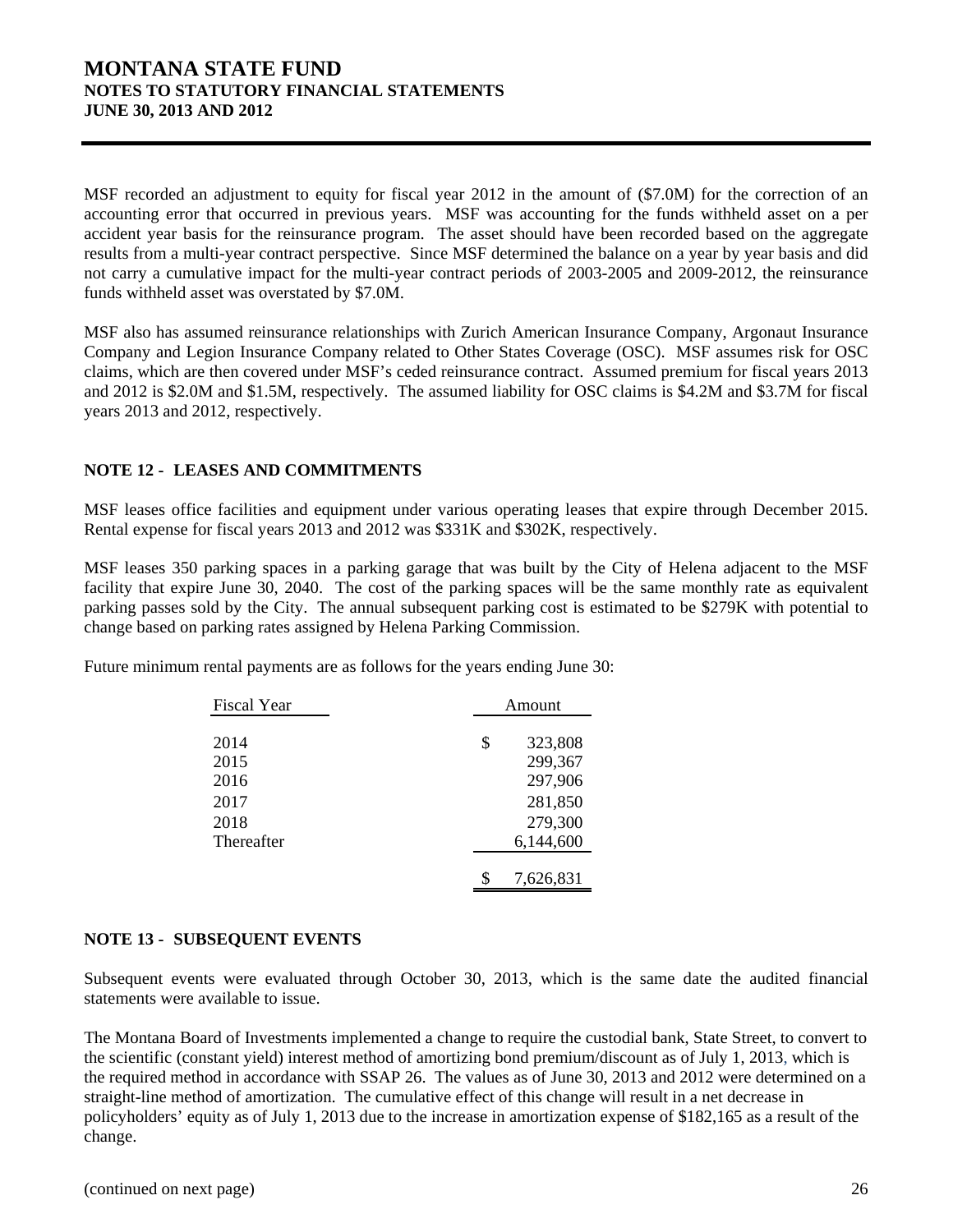On July 1, 2013, MSF's commitment with American Core Realty Fund LLC was completed and an additional \$34.3M was purchased. (See Note 2 for additional information.)

### **NOTE 14 - CONTINGENCIES AND UNCERTAINTIES**

*Victory Insurance Company, Inc. v. Montana State Fund et al.* Victory filed its Amended Complaint in this action on March 29, 2011, in which it asserts various tort claims against Montana State Fund. No specific amount of damages was stated in the complaint. In October 2012, the district court granted Montana State Fund's motion for summary judgment, and dismissed State Fund from the case. However, the plaintiff re-filed the suit against Montana State Fund. Montana State Fund has filed a second motion for summary judgment, which is pending. The actual potential cost impact of this case to State Fund is not known at this time. Montana State Fund does not have sufficient information to determine potential liability or cost impact.

Montana State Fund also is involved in other litigation in the areas of workers' compensation and disputes with policyholders. These are of a generally routine nature and there are no known matters at this time that will have a large and widespread financial impact.

### **NOTE 15 - RELATED PARTY TRANSACTIONS**

In the ordinary course of business, Montana State Fund conducts many of its transactions through State of Montana agencies. The following significant transactions occurred with state agencies during the year ended June 30:

|                                                                 | 2013             |    | 2012        |
|-----------------------------------------------------------------|------------------|----|-------------|
| INCOME:                                                         |                  |    |             |
| State of Montana agencies                                       |                  |    |             |
| Premium                                                         | \$<br>16,901,895 | \$ | 15,749,928  |
| Volume discount/employee return to work                         | (2,027,312)      |    | (1,863,245) |
| Retrospective premium                                           | (256, 470)       |    | (302, 164)  |
| Dividends                                                       | (487, 359)       |    | (251, 486)  |
| Net premium income from State of Montana agencies               | 14,130,754       | S  | 13,333,033  |
| <b>EXPENSES:</b>                                                |                  |    |             |
| Montana Department of Administration                            |                  |    |             |
| Support services costs                                          | \$<br>1,430,208  | \$ | 1,467,757   |
| Benefits Bureau: group insurance                                | 2,413,678        |    | 2,411,937   |
| PERS retirement contributions                                   | 1,371,714        |    | 1,365,154   |
| Montana Department of Labor & Industry - unemployment insurance | 50,556           |    | 28,680      |
| Montana Board of Investments - transaction fees                 | 426,572          |    | 400,779     |
| Montana Department of Justice - Fraud investigation services    | 257,536          |    | 289,132     |
| Montana - various other                                         | 13,343           |    | 58,483      |
| Expenses paid to State of Montana agencies                      | 5,963,607        |    | 6,021,922   |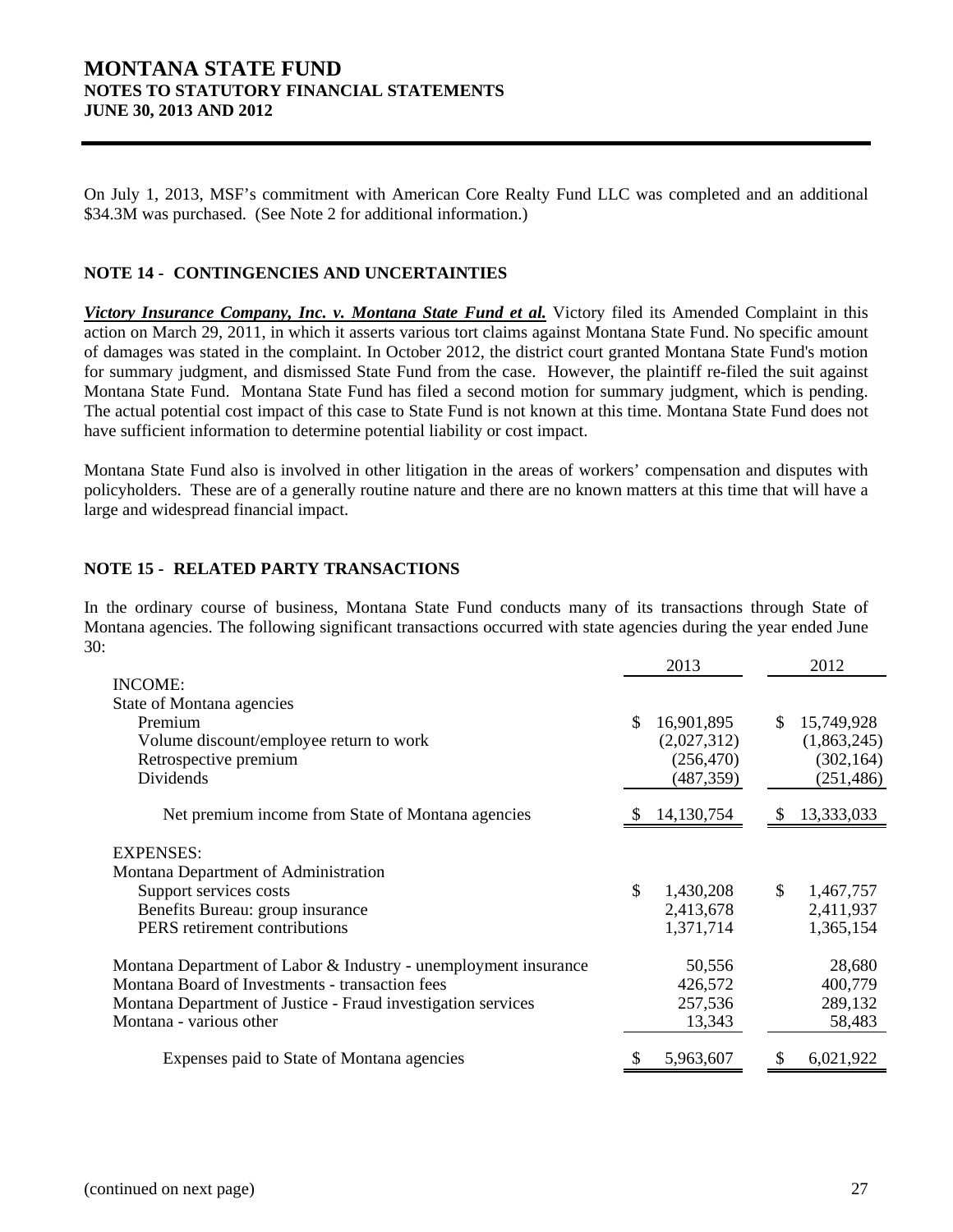MSF writes policies for which the premiums vary based on loss experience. Future premium adjustments for these retrospective policies are estimated and accrued at year-end, and are determined through a review comparing actual losses with projected future losses, to arrive at the estimate of return premium. The State of Montana agencies are considered a retrospective rated group and the estimated accrual at June 30, 2013 was \$2.2M for the policy period July 1, 2012 to June 30, 2013. The return of premium to the State agencies for this policy period could range anywhere from \$0 to \$2.2M depending on the final evaluation of loss development of this group on December 31, 2014. At June 30, 2012, future premium adjustments for retrospective policies for the policy period July 1, 2011 to June 30, 2012 was estimated to be \$0.

Volume discounts payable to state agencies was approximately \$560K and \$535K at June 30, 2013 and 2012, respectively.

Other amounts due to and from other State of Montana agencies are settled regularly and are not material as of June 30, 2013 and 2012.

### **NOTE 16 - POLICYHOLDERS' EQUITY – NON-ADMITTED ASSETS AND RECONCILIATION TO GASB NET POSITION**

The following is an accounting of non-admitted assets for the years ended June 30:

|                                                   |   | 2013        | 2012            |
|---------------------------------------------------|---|-------------|-----------------|
| Balance of non-admitted assets, beginning of year |   | 7,361,765   | \$<br>8,657,716 |
| Increase (decrease) in non-admitted assets:       |   |             |                 |
| Change in premiums receivable                     |   | 292,845     | (224, 863)      |
| Change in short-term notes and loans receivable   |   | (165, 551)  | 158,177         |
| Change in net tangible assets                     |   | 11,224      | (150, 308)      |
| Change in intangible assets                       |   | (1,057,940) | (1,039,806)     |
| Change in property held in trust                  |   | (20, 156)   | (33,967)        |
| Change in other assets                            |   | (5,297)     | (5, 184)        |
| Net increase (decrease) in non-admitted assets    |   | (944,875)   | (1,295,951)     |
| Balance of non-admitted assets, end of year       | S | 6,416,890   | 7,361,765       |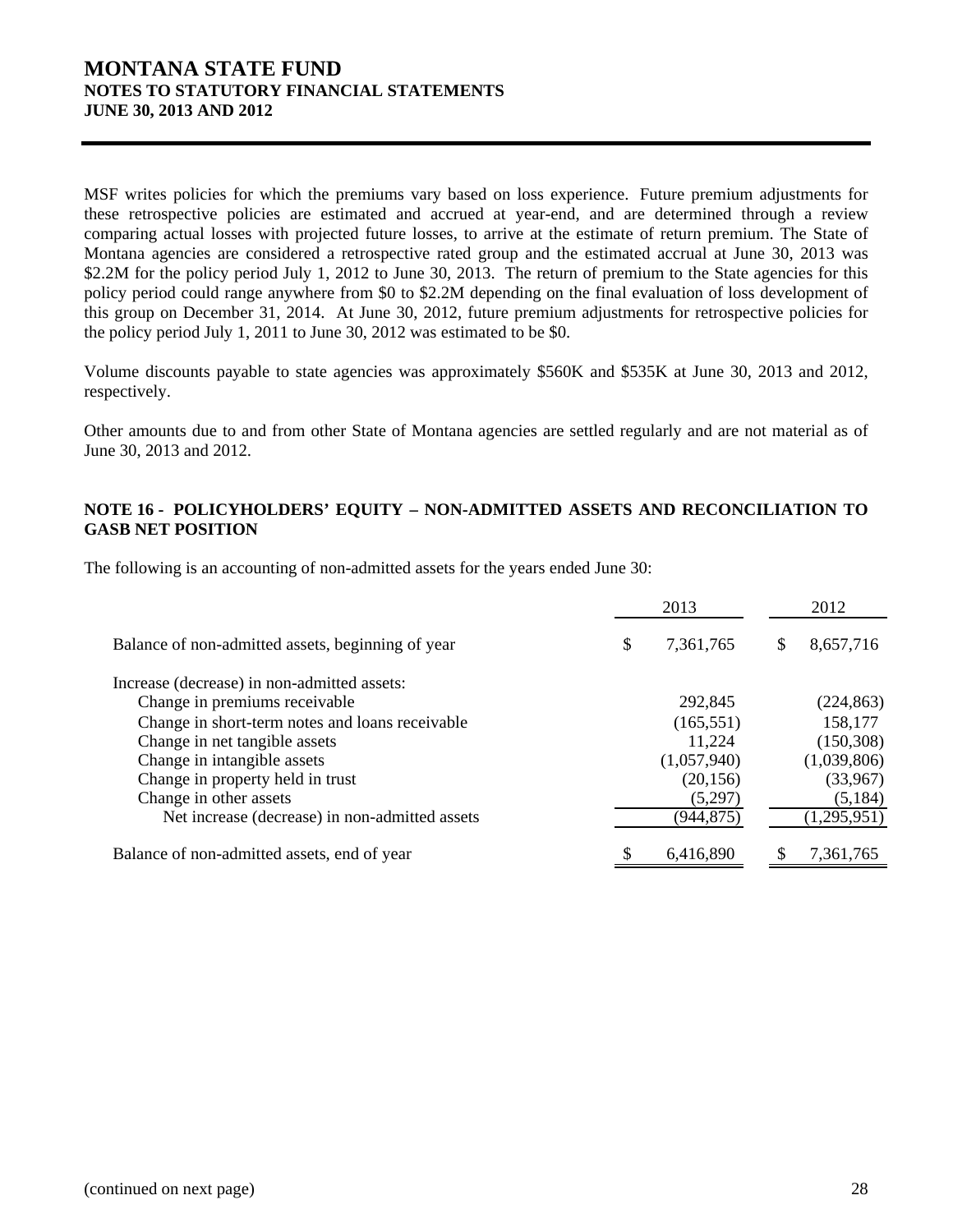The following schedule reconciles statutory policyholders' equity calculated in accordance with NAIC SAP to GASB Net Position as determined by governmental accounting principles generally accepted in the United States of America at June 30:

|                                                          | 2013                | 2012          |
|----------------------------------------------------------|---------------------|---------------|
| Statutory policyholders' equity (NAIC)                   | \$<br>372, 277, 435 | \$317,667,748 |
| Add:                                                     |                     |               |
| Non-admitted assets as shown above                       | 6,416,890           | 7,361,765     |
| Change in investment value of bonds to fair market value | 56,320,430          | 85,644,729    |
| Change in investment value of other invested assets to   |                     |               |
| equity method                                            | (508, 996)          |               |
| Change in allowance for doubtful accounts                | (2,962,481)         | (2,867,648)   |
| Provision for Reinsurance recorded for statutory         |                     | 55,265        |
| Change in net income between NAIC SAP and GAAP for:      |                     |               |
| Deferred acquisition costs                               | 5,178,674           | 4,071,134     |
| Rounding differences                                     |                     | (3)           |
| GASB net position                                        | 436,721,952         | \$411,932,990 |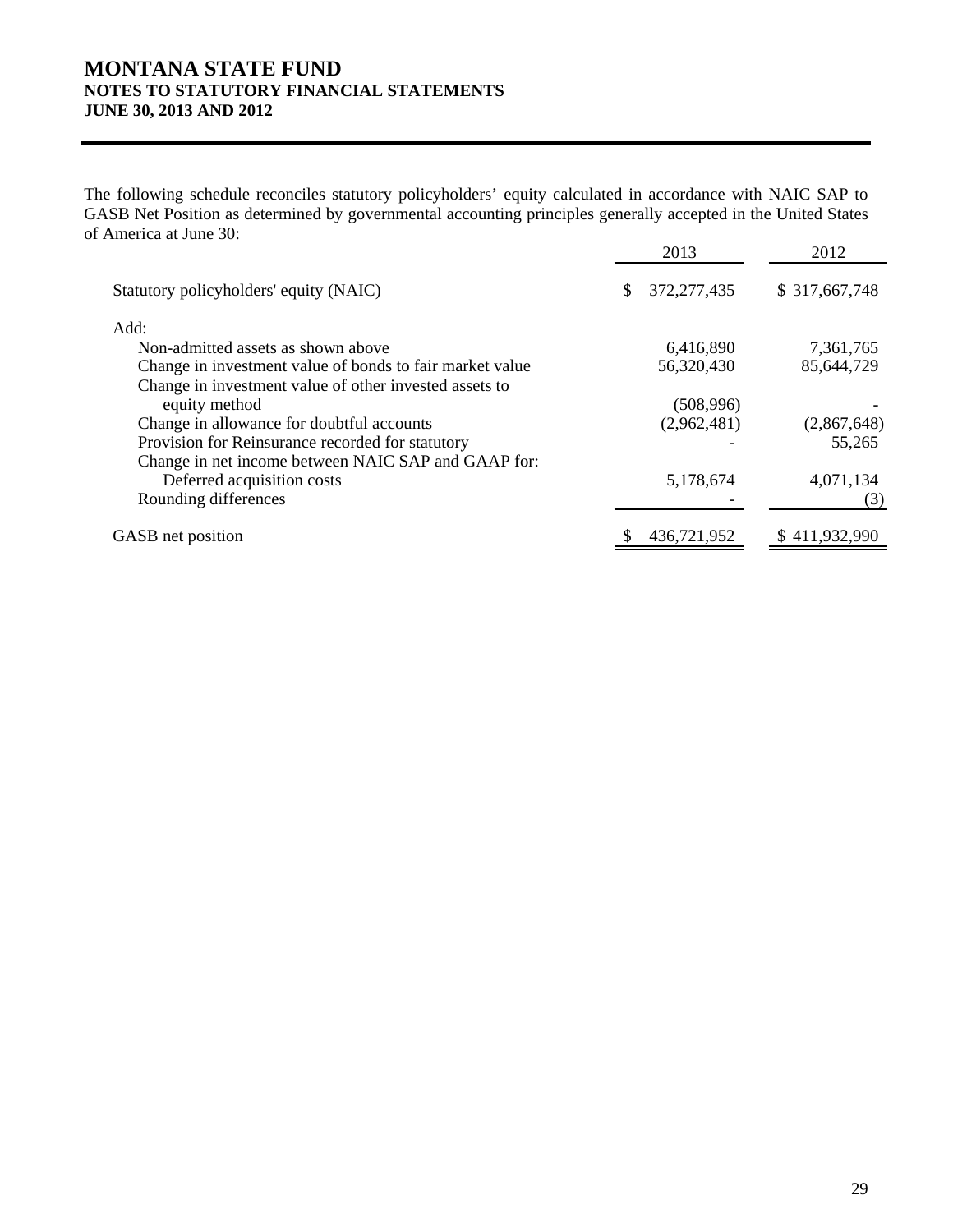

CPAs & BUSINESS ADVISORS

### **Independent Auditor's Report on Supplementary Information**

To the Board of Directors Montana State Fund Helena, Montana

We have audited the statutory financial statements of Montana State Fund as of and for the year ended June 30, 2013, and our report thereon dated October 30, 2013, which expressed an unmodified opinion on those financial statements, appears on page 1. Our audit was conducted for the purpose of forming an opinion on the basic statutory-basis financial statements taken as a whole. The accompanying supplementary information included in the *Supplemental Schedule of Investment Risk Interrogatories*, *Summary Investment Schedule, and Supplemental Reinsurance Interrogatories* on pages 31 through 35 are required to be presented to comply with the National Association of Insurance Commissioners' Annual Statement Instructions and the National Association of Insurance Commissioners' Accounting Practices and Procedures Manual and are not a required part of the basic statutory-basis financial statements. Such information included in the schedules referred to above is the responsibility of management, is presented for purposes of additional analysis and was derived from and relates directly to the underlying accounting and other records used to prepare the financial statements. The information has been subjected to the auditing procedures applied in the audit of the financial statements and certain additional procedures, including comparing and reconciling such information directly to the underlying accounting and other records used to prepare the financial statements or to the financial statements themselves, and other procedures in accordance with the auditing standards generally accepted in the United States of America. In our opinion, the information is fairly stated in all material respects in relation to the basic statutory-basis financial statements taken as a whole.

Ede Saelly LLP

Fargo, North Dakota October 30, 2013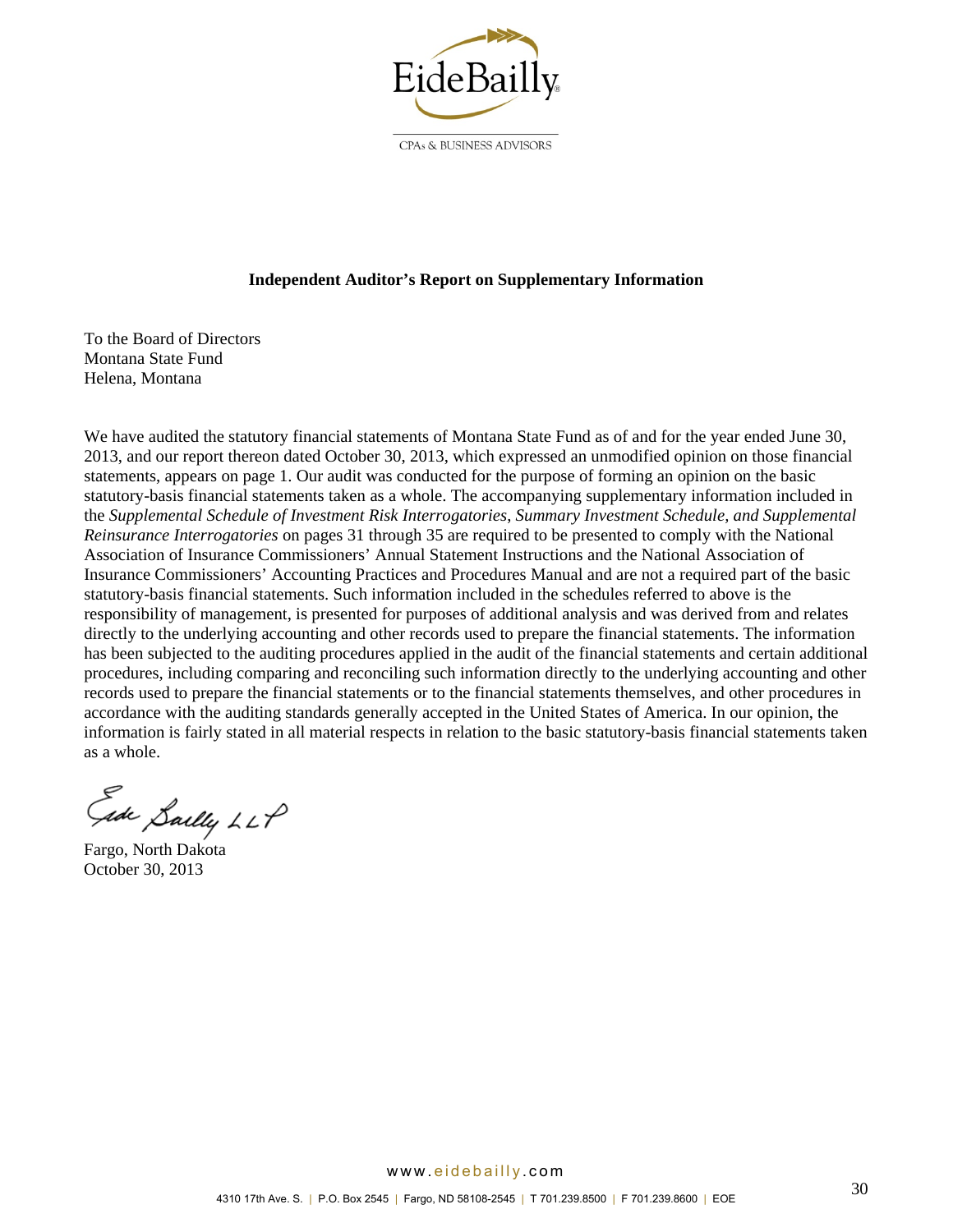### *Basis of Presentation*

The following supplemental disclosures present selected statutory-basis financial data as of June 30, 2013, and for the year then ended for purposes of complying with the National Association of Insurance Commissioners' *Accounting Practices and Procedures Manual* and agree to or are included in the amounts reported in the Company's 2013 Statutory Annual Statement.

*Supplemental Investment Risk Interrogatories* 

- 1. The Company's total admitted assets as of June 30, 2013 are \$1.6B.
- 2. The Company's ten largest exposures to a single issuer/borrower/investment are as follows:

|                                          |                  | Percentage<br>of Total |
|------------------------------------------|------------------|------------------------|
|                                          | Amount           | <b>Admitted Assets</b> |
| TIAA-CREF                                | \$<br>30,673,969 | 1.960%                 |
| Bunge Limited Finance Co.                | 14,990,028       | 0.958%                 |
| Morgan Stanley                           | 14,635,398       | 0.935%                 |
| Bank of America Corp.                    | 13,985,670       | 0.894%                 |
| Nextera Energy Capital                   | 9,999,292        | 0.639%                 |
| <b>Hartford Financial Services Group</b> | 9,997,514        | 0.639%                 |
| GATX Corp.                               | 9,993,261        | 0.639%                 |
| Citigroup Inc.                           | 9,987,598        | 0.638%                 |
| Lincoln National Corp.                   | 8,011,898        | 0.512%                 |
| Norfolk Southern Group                   | 6,950,485        | 0.444%                 |

3. The amounts and percentages of the Company's total admitted assets held in bonds by NAIC rating are as follows:

|                    | Amount              | Percentage<br>of Total<br><b>Admitted Assets</b> |
|--------------------|---------------------|--------------------------------------------------|
|                    |                     |                                                  |
| NAIC-1             | 800, 821, 135<br>\$ | 51.180%                                          |
| NAIC-2             | 226,909,126         | 14.502%                                          |
| NAIC-3             | 2,999,661           | 0.192%                                           |
| NAIC-6             | 259,561             | 0.017%                                           |
| <b>Total Bonds</b> | 1,030,989,483       | 65.889%                                          |
|                    |                     |                                                  |

4. The amount of assets held in foreign investments is \$27M, which is 1.72% of the Company's total admitted assets. None of that amount is denominated in a foreign currency.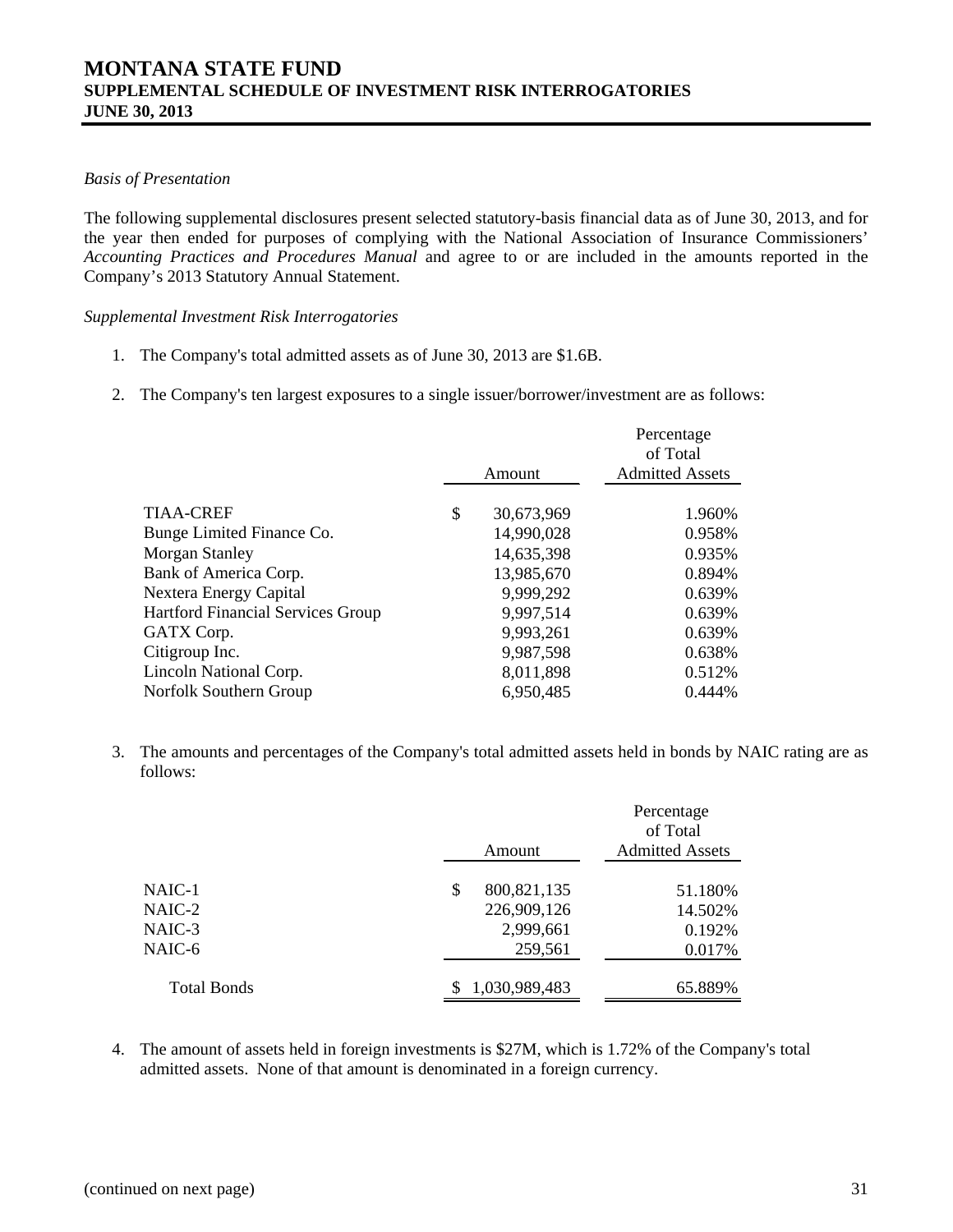### **SUPPLEMENTAL SCHEDULE OF INVESTMENT RISK INTERROGATORIES**

- 5. The amount of assets held in Canadian investments is less than 2.5% of the Company's total admitted assets.
- 6. The Company does not hold any assets with contractual sales restrictions.
- 7. The amounts and percentages of the Company's total admitted assets held in equity interests are as follows:

|                                    |               | Percentage                         |  |  |
|------------------------------------|---------------|------------------------------------|--|--|
|                                    |               | of Total<br><b>Admitted Assets</b> |  |  |
| June 30, 2013                      | Amount        |                                    |  |  |
| <b>Blackrock Equity Index Fund</b> | 138, 103, 604 | 8.826%                             |  |  |
|                                    |               |                                    |  |  |
| Blackrock ACWI Ex-US Superfund     | 16,524,550    | 1.056%                             |  |  |

- 8. The Company does not hold any privately placed equities.
- 9. The Company does not hold any general partnership interests.
- 10. The Company does not hold any mortgage loans.
- 11. The amount of assets held in real estate is less than 2.5% of the Company's total admitted assets.
- 12. The Company does not hold any mezzanine real estate loans.
- 13. The amounts and percentages of the Company's total admitted assets subject to securities lending agreements are as follows:

|                               |        |             | Percentage<br>of Total |  |  |
|-------------------------------|--------|-------------|------------------------|--|--|
|                               |        |             |                        |  |  |
|                               | Amount |             | <b>Admitted Assets</b> |  |  |
| Securities lending agreements |        | 239,575,067 | 15.311%                |  |  |

- 14. The Company does not hold any warrants.
- 15. The Company does not have any exposure for collars, swaps, or forwards.
- 16. The Company does not have any exposure for futures contracts.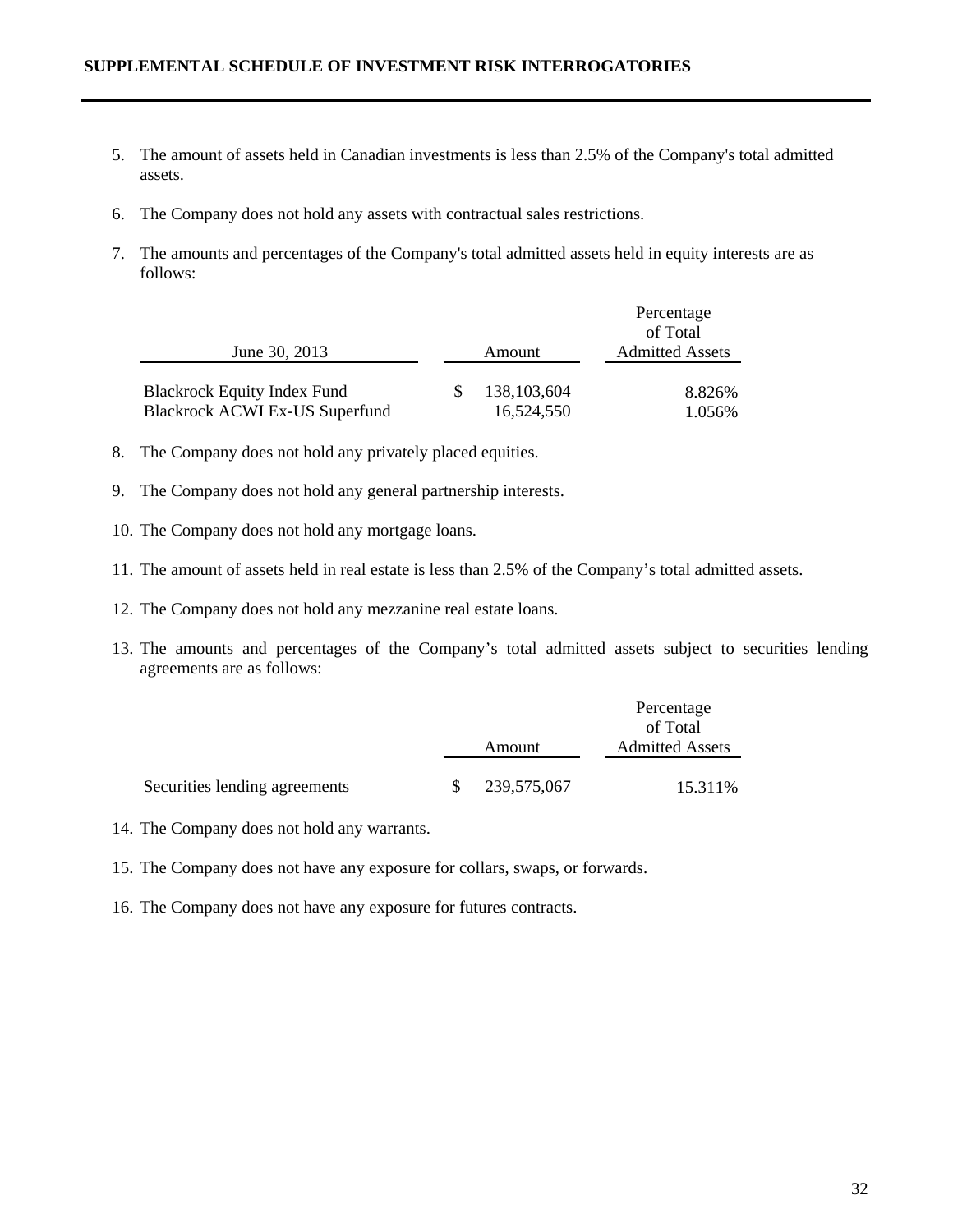# **MONTANA STATE FUND SUMMARY INVESTMENT SCHEDULE JUNE 30, 2013**

|                                                   | Gross investment holdings |                 |        | Admitted Assets as Reported<br>in the Annual Statement |                 |        |
|---------------------------------------------------|---------------------------|-----------------|--------|--------------------------------------------------------|-----------------|--------|
|                                                   |                           | Amount          | $\%$   |                                                        | Amount          | $\%$   |
| Bonds:                                            |                           |                 |        |                                                        |                 |        |
| U.S. Treasury securities                          | S                         | 168,215,604     | 11.65% | \$                                                     | 168,215,604     | 11.65% |
| U.S. government agency obligations (excluding     |                           |                 |        |                                                        |                 |        |
| mortgage-backed securities):                      |                           |                 |        |                                                        |                 |        |
| Issued by U.S. government agencies                |                           | 833,553         | 0.06%  |                                                        | 833,553         | 0.06%  |
| Issued by U.S. government sponsored agencies      |                           | 215,727,615     | 14.94% |                                                        | 215,727,615     | 14.94% |
| Non-U.S. government (including Canada,            |                           |                 |        |                                                        |                 |        |
| excluding mortgage-backed securities)             |                           | 15,972,595      | 1.11%  |                                                        | 15,972,595      | 1.11%  |
| Mortgage-backed securities (includes              |                           |                 |        |                                                        |                 |        |
| residential and commercial MBS):                  |                           |                 |        |                                                        |                 |        |
| Pass-through securities:                          |                           |                 |        |                                                        |                 |        |
| Issued or guaranteed by GNMA                      |                           |                 | 0.00%  |                                                        |                 | 0.00%  |
| Issued or guaranteed by FNMA and                  |                           |                 |        |                                                        |                 |        |
| <b>FHLMC</b>                                      |                           | 9,995,423       | 0.69%  |                                                        | 9,995,423       | 0.69%  |
| All other                                         |                           |                 | 0.00%  |                                                        |                 | 0.00%  |
| CMOs and REMICs:                                  |                           |                 |        |                                                        |                 |        |
| All other                                         |                           | 508,124         | 0.04%  |                                                        | 508,124         | 0.04%  |
| Other debt and other fixed income securities      |                           |                 |        |                                                        |                 |        |
| (excluding short-term):                           |                           |                 |        |                                                        |                 |        |
| Unaffiliated domestic securities (includes credit |                           |                 |        |                                                        |                 |        |
| tenant loans and hybrid securities)               |                           | 573,617,268     | 39.72% |                                                        | 573,617,268     | 39.72% |
| Unaffiliated non-U.S. securities (including       |                           |                 |        |                                                        |                 |        |
| Canada)                                           |                           | 46,119,301      | 3.19%  |                                                        | 46,119,301      | 3.19%  |
| Affiliated securities                             |                           |                 | 0.00%  |                                                        |                 | 0.00%  |
| Equity interests:                                 |                           |                 |        |                                                        |                 |        |
| Investments in mutual funds                       |                           | 154,628,154     | 10.71% |                                                        | 154,628,154     | 10.71% |
| Real estate investments:                          |                           |                 |        |                                                        |                 |        |
| Properties occupied by the company                |                           | 27,441,810      | 1.90%  |                                                        | 27,441,810      | 1.90%  |
| Securities lending                                |                           | 141,152,406     | 9.77%  |                                                        | 141, 152, 406   | 9.77%  |
| Cash, cash equivalents and short-term investments |                           | 53,474,261      | 3.70%  |                                                        | 53,474,261      | 3.70%  |
| Other invested assets                             |                           | 36,530,984      | 2.53%  |                                                        | 36,530,984      | 2.53%  |
| Total invested assets                             |                           | \$1,444,217,098 | 100.0% |                                                        | \$1,444,217,098 | 100.0% |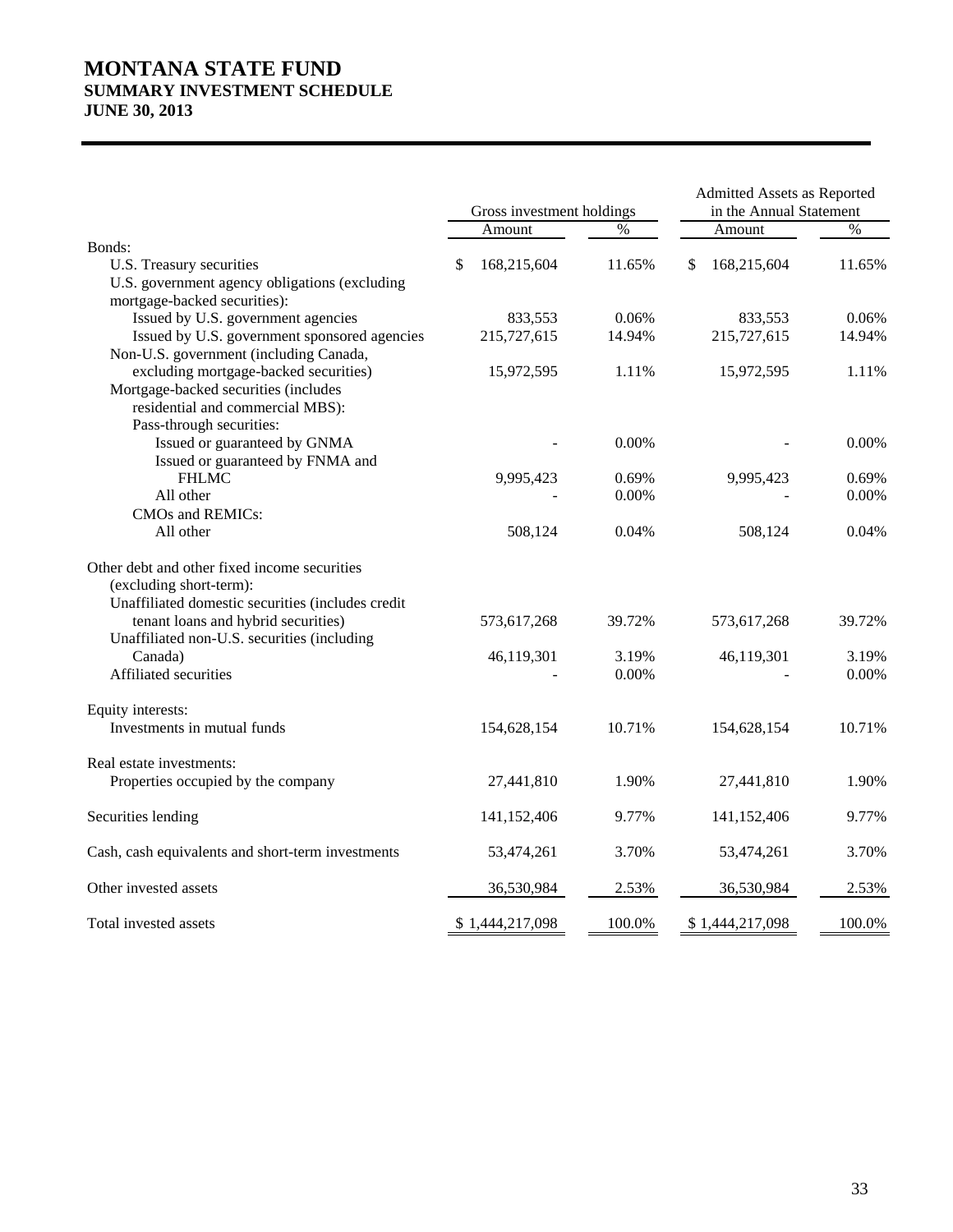# **MONTANA STATE FUND SUPPLEMENTAL REINSURANCE INTERROGATORIES JUNE 30, 2013**

The following interrogatories are included in accordance with SSAP 62:

Has the reporting entity reinsured any risks under a quota share reinsurance contract with any other entity that includes a provision that would limit the reinsurer's losses below the stated quota share percentage (e.g. deductible, a loss ratio corridor, loss cap)? If yes, indicate the number of reinsurance contracts containing such provision and if the amount of reinsurance credit taken reflects the reduction in quota share coverage caused by any applicable limiting provision(s).

Yes  $\Box$  No  $\boxtimes$ 

Has the reporting entity ceded any risk under any reinsurance contract (or under multiple contracts with the same reinsurer or its affiliates) for which during the period covered by the statement: (i) it recorded a positive or negative UW result greater than 3% of prior year-end surplus as regards to policyholders or it reported calendar year written premium ceded or year-end loss and loss expense reserves ceded great than 3% of prior year-end surplus as regards policyholders; (ii) it accounted for that contract as reinsurance and not as a deposit; and (iii) the contract(s) contain one or more of the following features or other features that would have similar results:

- a. A contract term longer than two years and the contract is non-cancellable by the reporting entity during the contract term;
- b. A limited or conditional cancellation provision under which cancellation triggers an obligation by the reporting entity, or an affiliate of the reporting entity, to enter into a new reinsurance contract with the reinsurer, or an affiliate of the reinsurer;
- c. Aggregate stop loss reinsurance coverage;
- d. An unconditional or unilateral right by either party to commute the reinsurance contract, except for such provisions which are only triggered by a decline in the credit status of the other party;
- e. A provision permitting reporting of losses, or payment of losses, less frequently than on a quarterly basis (unless there is no activity during the period); or
- f. Payment schedule, accumulating retention from multiple years or any features inherently designed to delay timing of the reimbursement to the ceding entity.

Yes  $\boxtimes$  No  $\Box$ 

Has the reporting entity during the period covered by the statement ceded any risk under any reinsurance contract (or under multiple contracts with the same reinsurer or affiliates), excluding cessions to approved pooling arrangements or to captive insurance companies that are directly or indirectly controlling, controlled by, or under commune control with (i) one or more unaffiliated policyholders of the reporting entity, or (ii) an association of which one or more unaffiliated policyholders or the reporting entity is a member, where:

- a. The written premium ceded to the reinsurer by the reporting entity or its affiliates represents 50% or more of the entire direct and assumed premium written by the reinsurer based on its most recently available financial statement; or
- b. 25% or more of the written premium ceded to the reinsurer has been retro-ceded back to the reporting entity or its affiliates.

Yes  $\Box$  No  $\boxtimes$ 

Except for transactions meeting the requirements of paragraph 30 of SSAP No. 62, has the reporting entity ceded any risk under any reinsurance contract during the period covered by the financial statements, and either:

- a. Accounted for that contract as reinsurance (either prospective or retroactive) under SAP and as a deposit under GAAP; or
- b. Accounted for that contract as reinsurance under GAAP and as a deposit under SAP.

Yes  $\Box$  No  $\boxtimes$